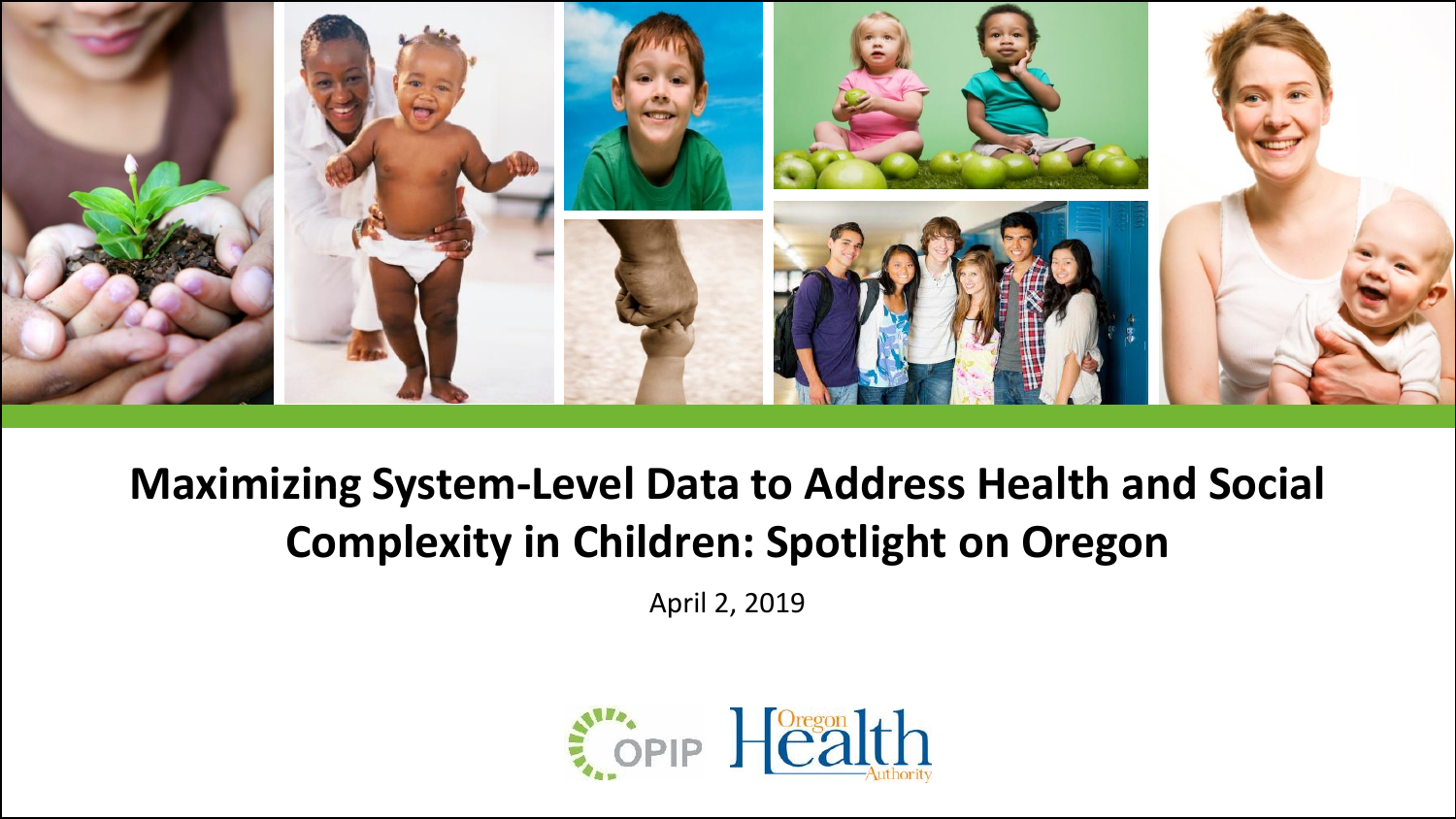# Meet Today's Speakers



#### **Colleen Reuland, MS**

Director, Oregon Pediatric Improvement Partnership at Doernbecher Children's Hospital, Oregon Health & Sciences University



#### **Dana Hargunani, MD, MPH**

Chief Medical Officer at the Oregon Health Authority



#### **Jon Collins, PhD**

Interim Deputy Director for Behavioral Health Services at the Oregon Health Authority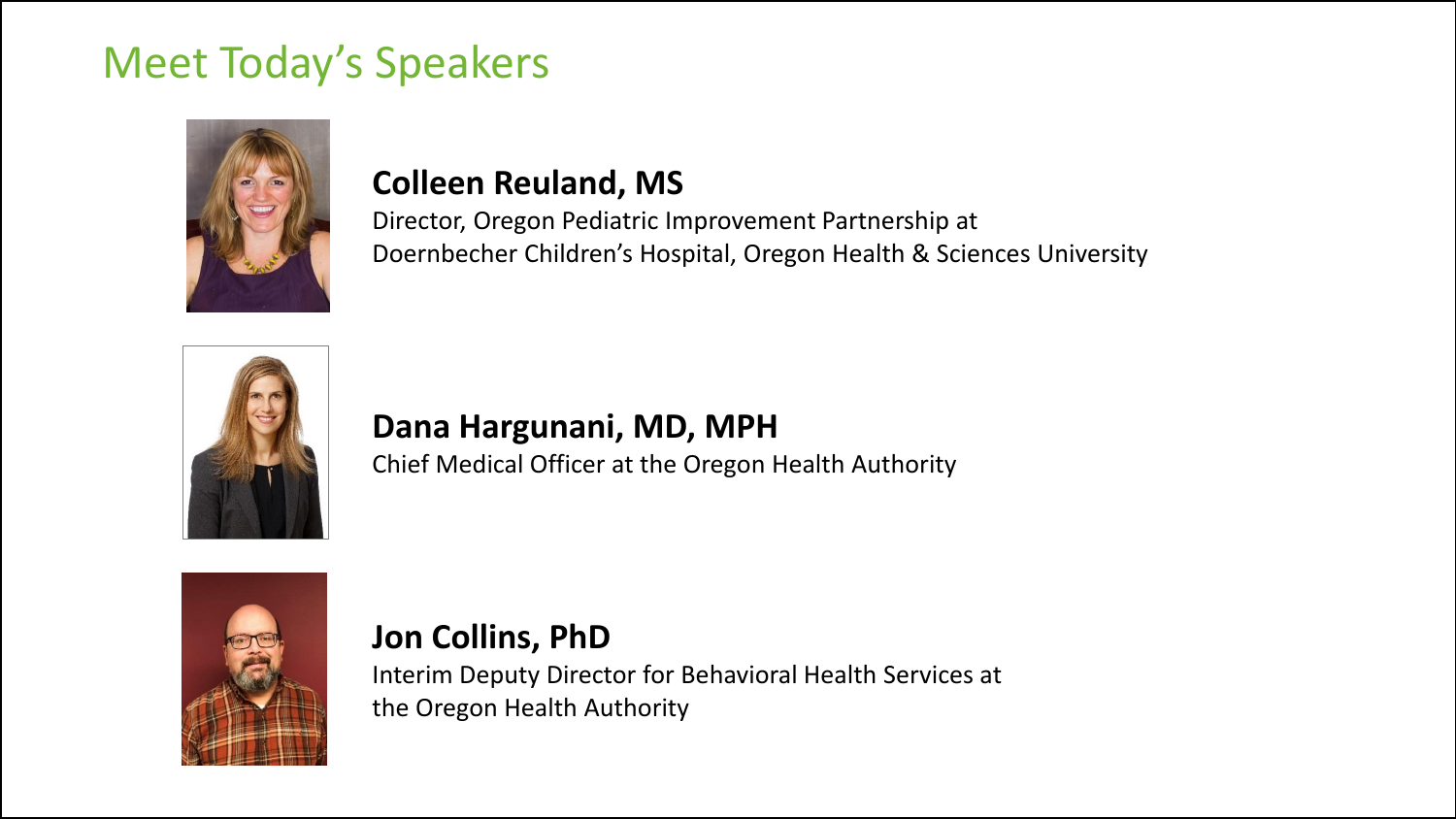# **Ask Questions!**

# Enter questions in the GoToWebinar question box.

If there are time limitations and we are unable to answer all of the questions, the *speakers will respond via email after the webinar and responses will be posted online.*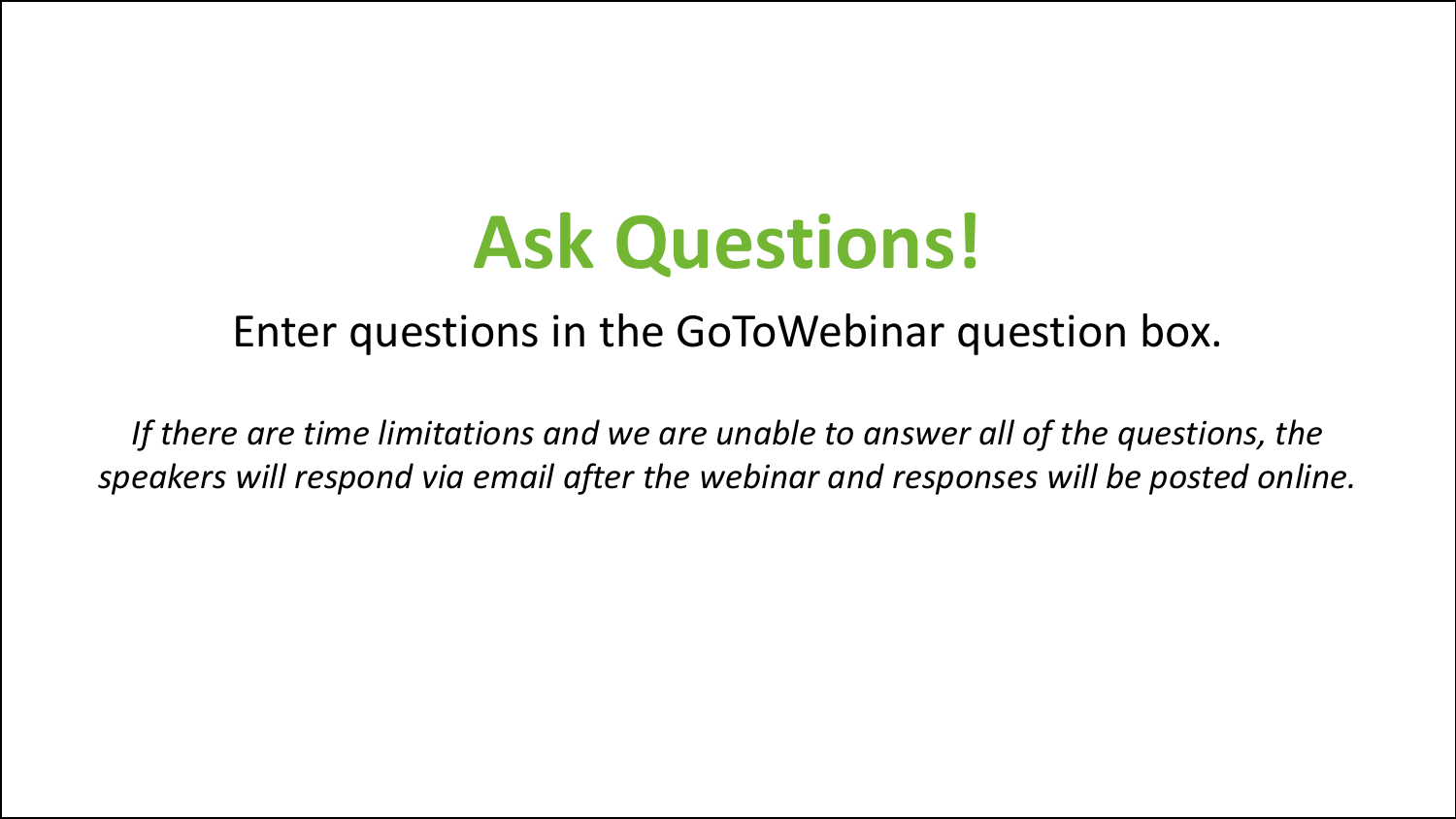# Today's Agenda

- Context Setting: Key Components of Our Efforts and Why OPIP and OHA Were Invested in This Collaborative Work
- Review Specific System-level Data Used to Operationalize Health Complexity, State-Level Findings
- From Data to Action: Current and Proposed Uses
- Question and Answer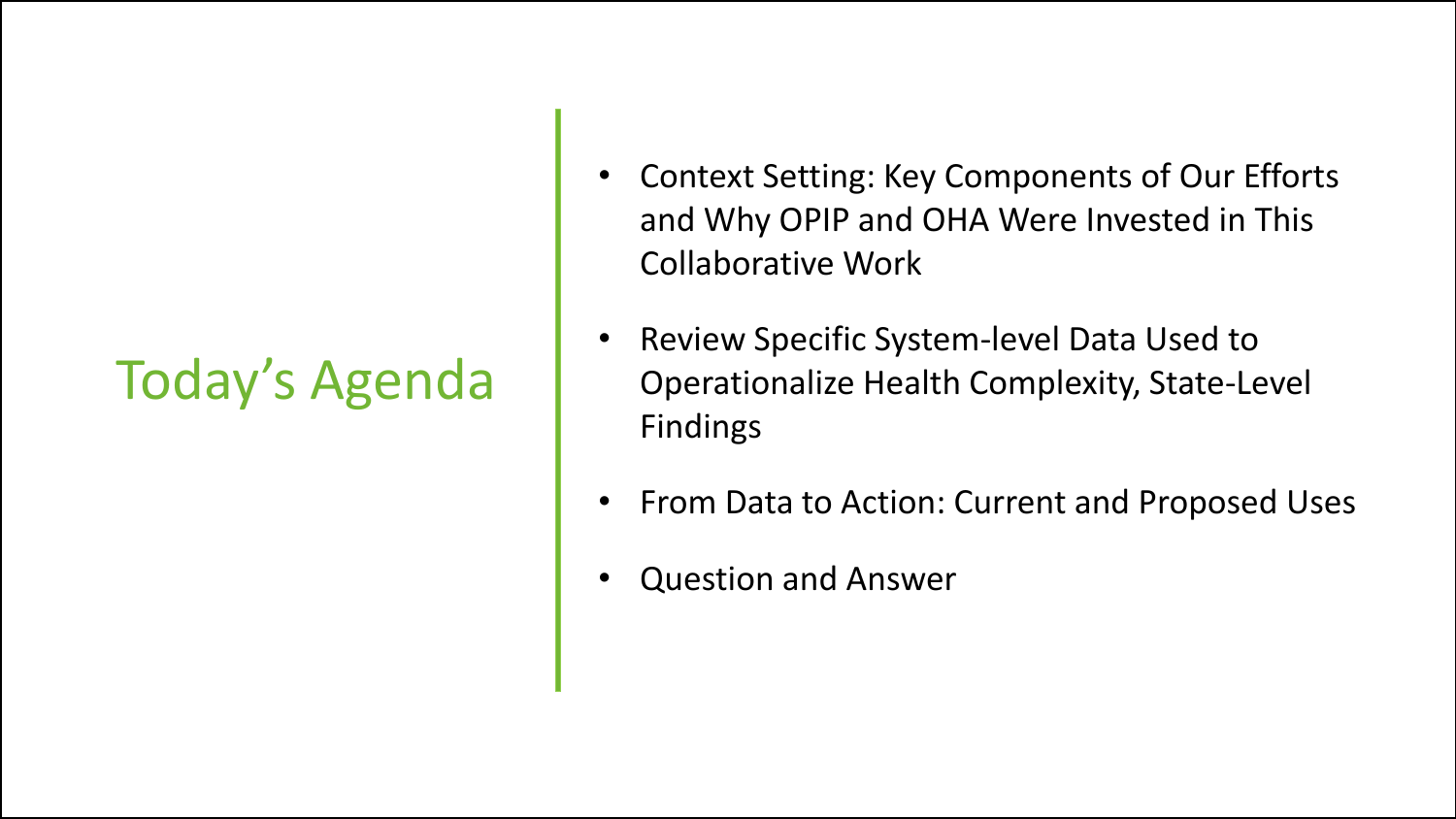# Oregon Pediatric Improvement Partnership

The Oregon Pediatric Improvement Partnership (OPIP) supports a meaningful, **long-term collaboration of stakeholders** invested in child health care quality, with the common purpose of improving the health of the children and youth of Oregon.

OPIP is primarily contract and grant funded. We are based out of Oregon Health & Science University, Pediatrics Department.

Learn more: **oregon-pip.org**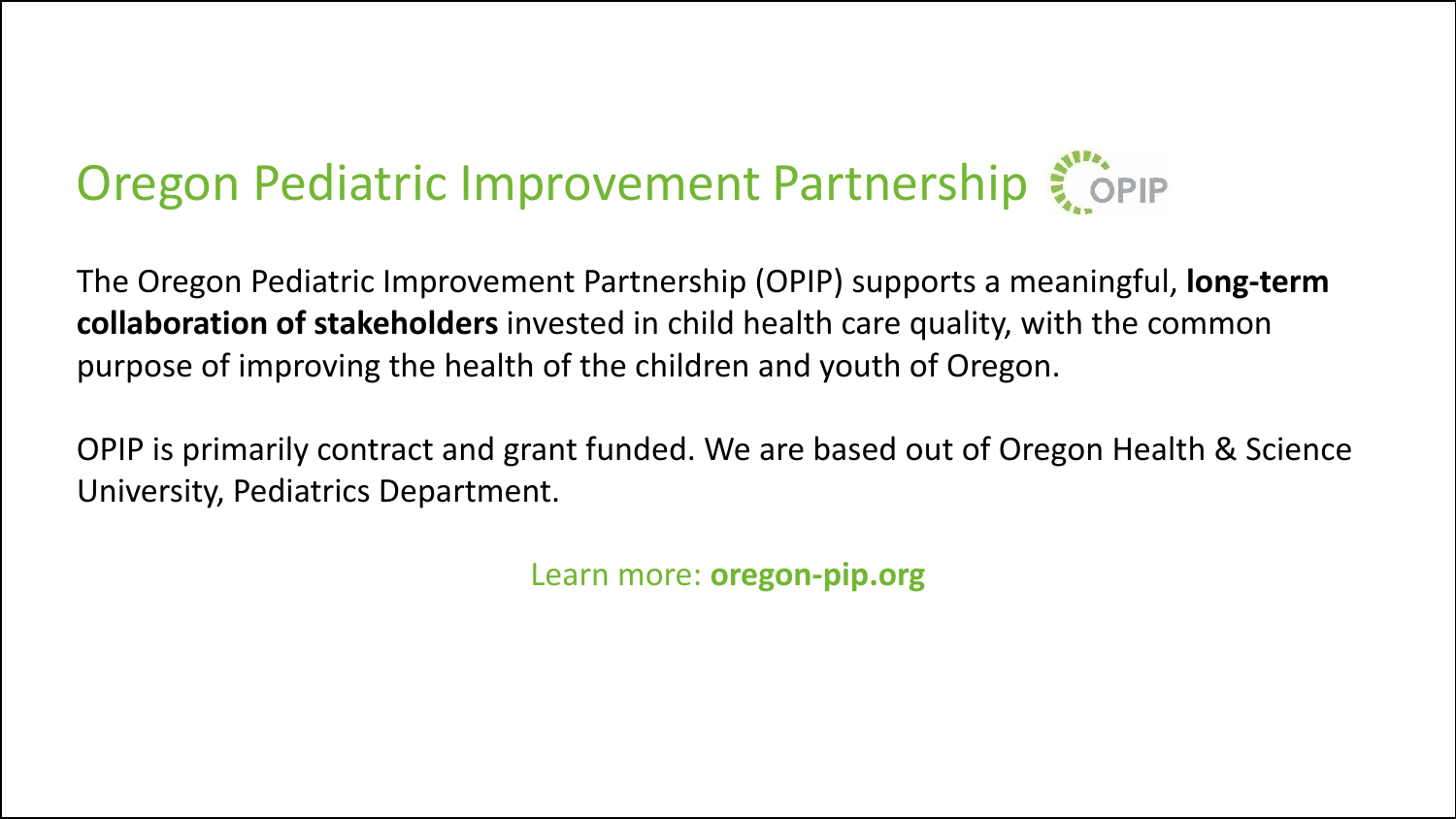Despite wonderful gains in patient centered primary care homes, coordinated care organizations, and other efforts there is a **need to better support children with health complexity**.

- To impact children's future health & preventable chronic conditions, **need to address predictive social determinants of health and build resilience**
- In order to address children with health complexity **a population** and **communitybased approach and cross-sector engagement** is required.

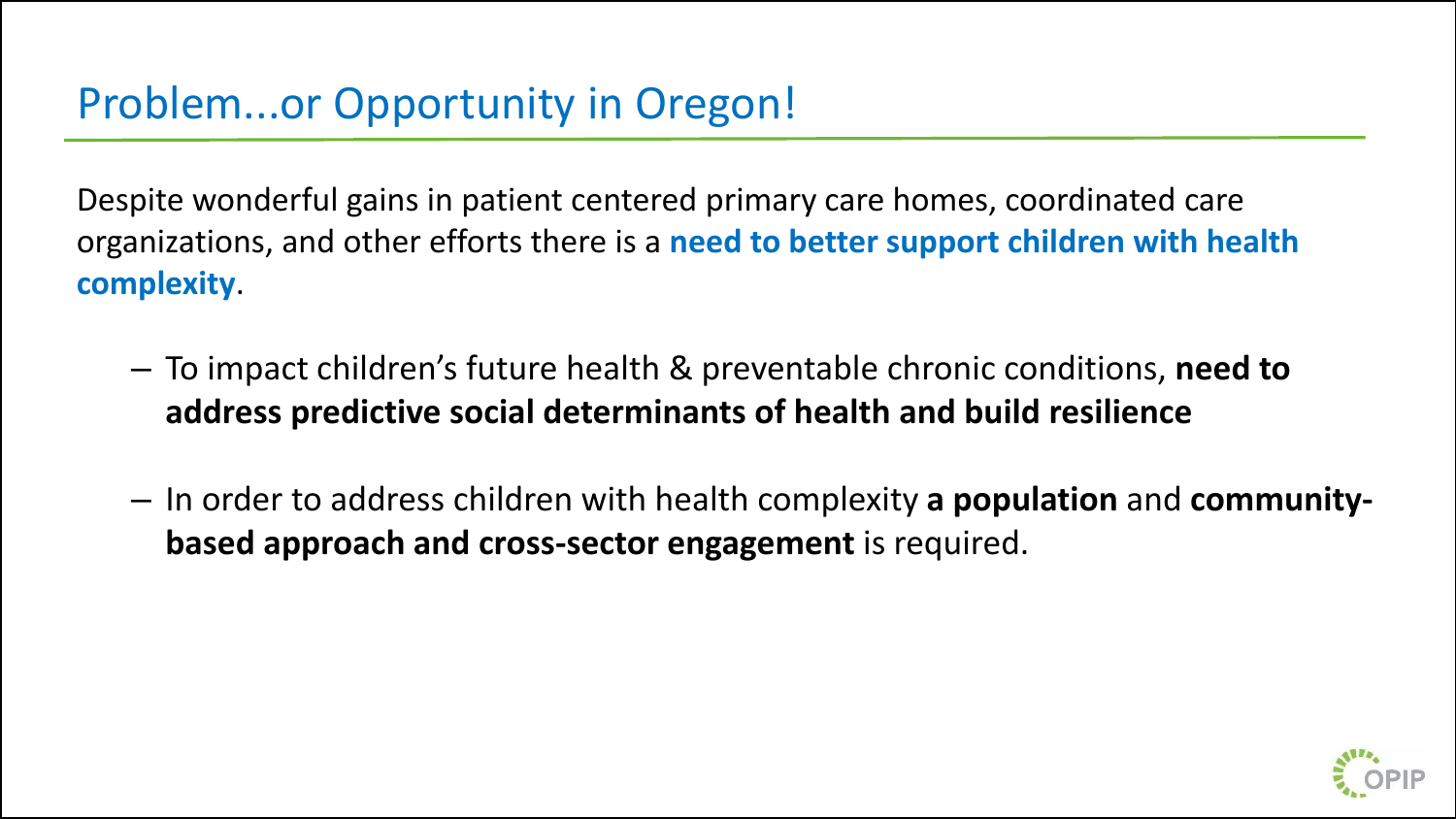# Efforts that Led Up to OPIP's Proposal

#### **Supporting practices and health systems focused on:**

- Identifying children and youth with special health care needs
- Care Coordination, methods for tiering patients
- Complex Care Management Pilot within Kaiser Permanente Northwest (KPNW)

#### **Through these efforts, identified barriers in:**

- Staffing and resources to serve these children within the practice
- Community-level resources
- Lack of metrics focused on this population (what is measured is what is focused on)
- Lack of payment models aligned with a focus on this population

### **Stakeholder Engagement on the Need and Opportunity for System-Level Methods to Identify Children with Health Complexity:**

- OPIP Partners Meetings (Public and Private Stakeholders): Fall 2015, Spring 2016
- Meeting of Leaders within OHA, State Departments that Address Social Complexity, CCOs and Health Care Providers: August 2016

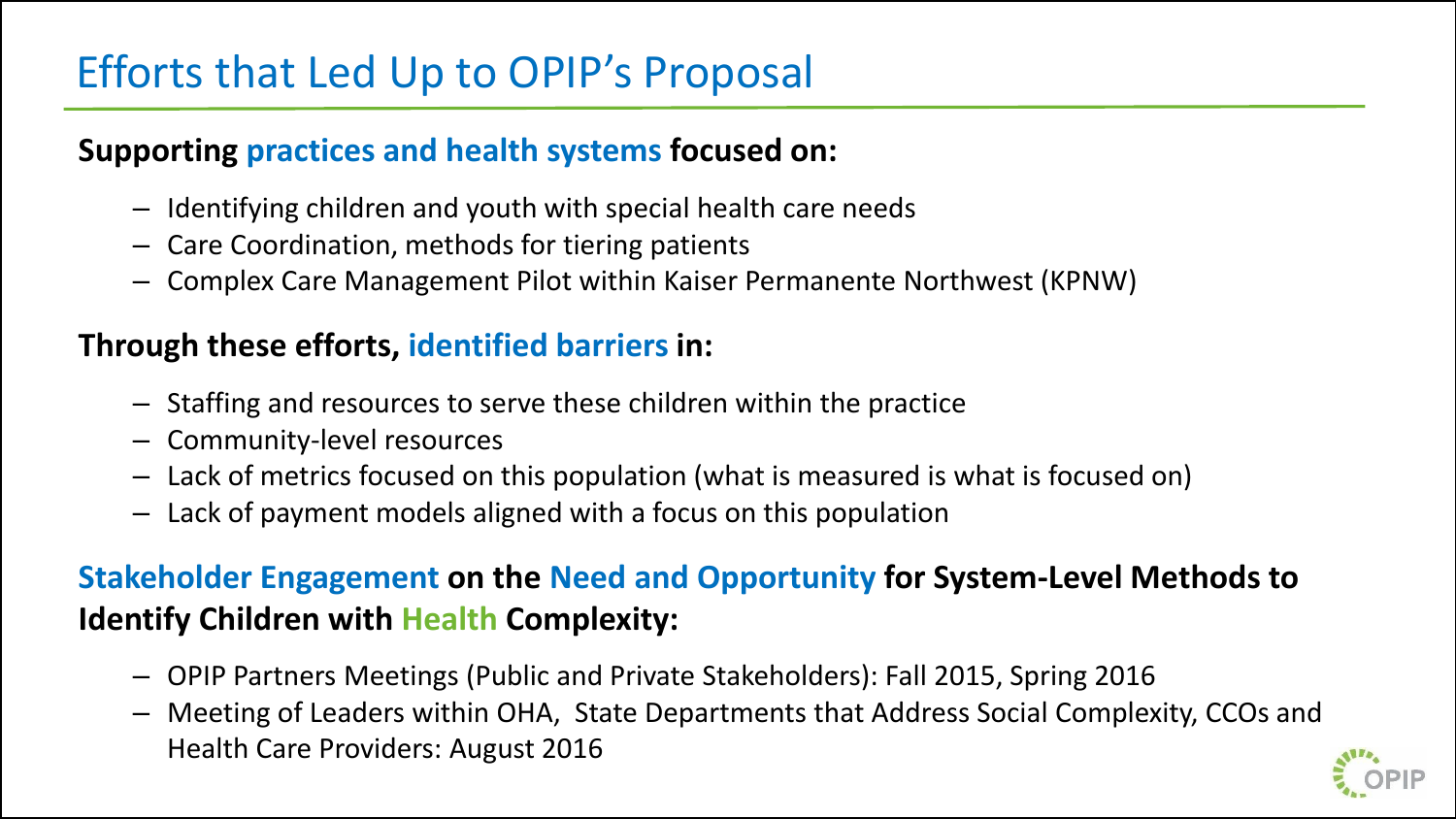# OHA's Perspective: We've Got Work To Do

- Children and families still face significant obstacles to health and well-being
- Health disparities persist for many in Oregon
- Early life experiences, such as Adverse Childhood Events, can impact lifelong health
- Need to prioritize the value in intervening early and building resiliency

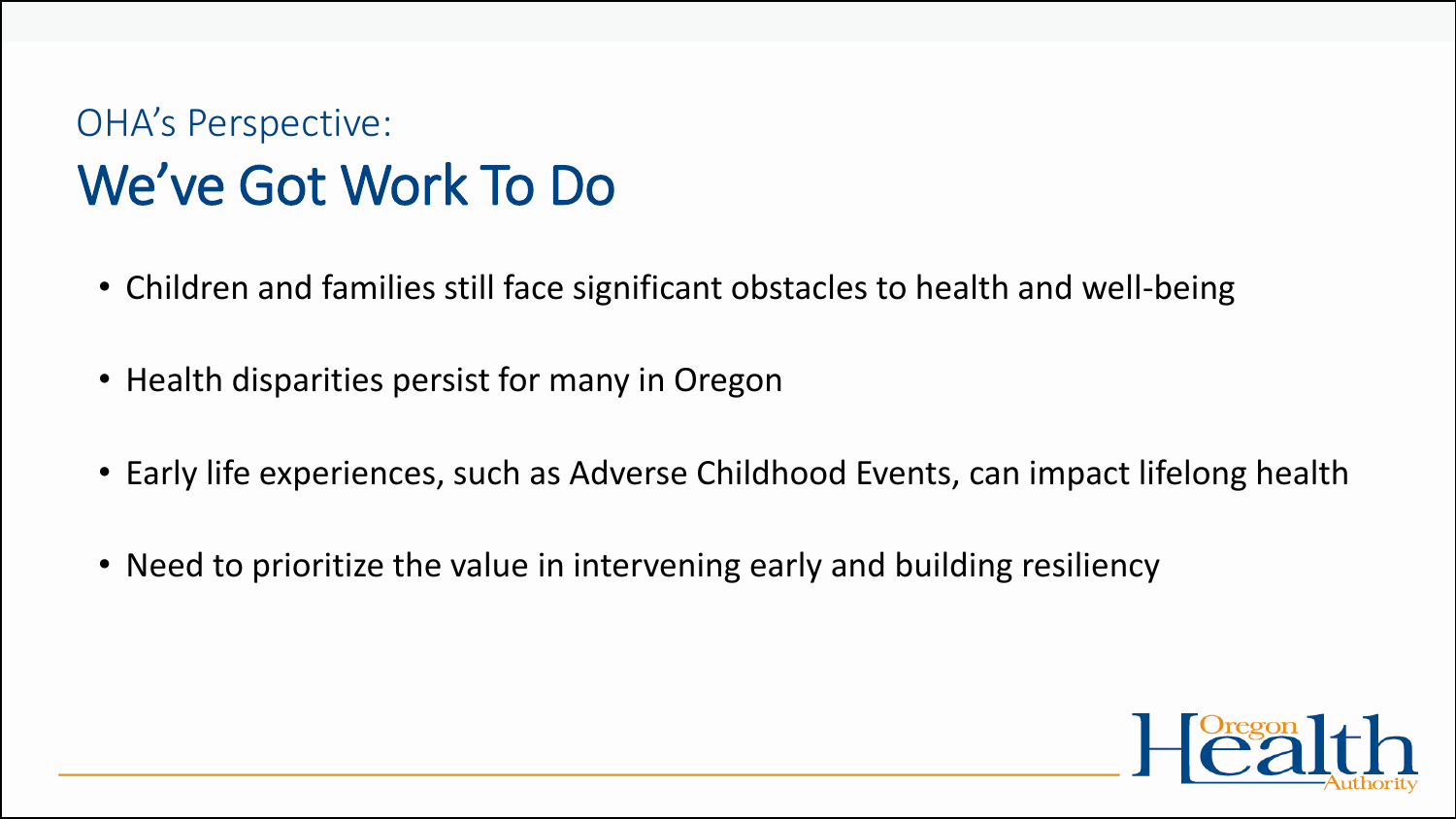# Coordinated Care Organizations Provide Services to 85% of the People on the Oregon Health Plan



#### OHP provides:

- Physical, oral, and behavioral health care
- For about **one million** Oregonians
- Of which 43% are children

#### OHP includes:

- Medicaid
- Children's Health Insurance Program (CHIP)
- Cover All Kids
- Reproductive Health Equity Act (RHEA)
- Other related services

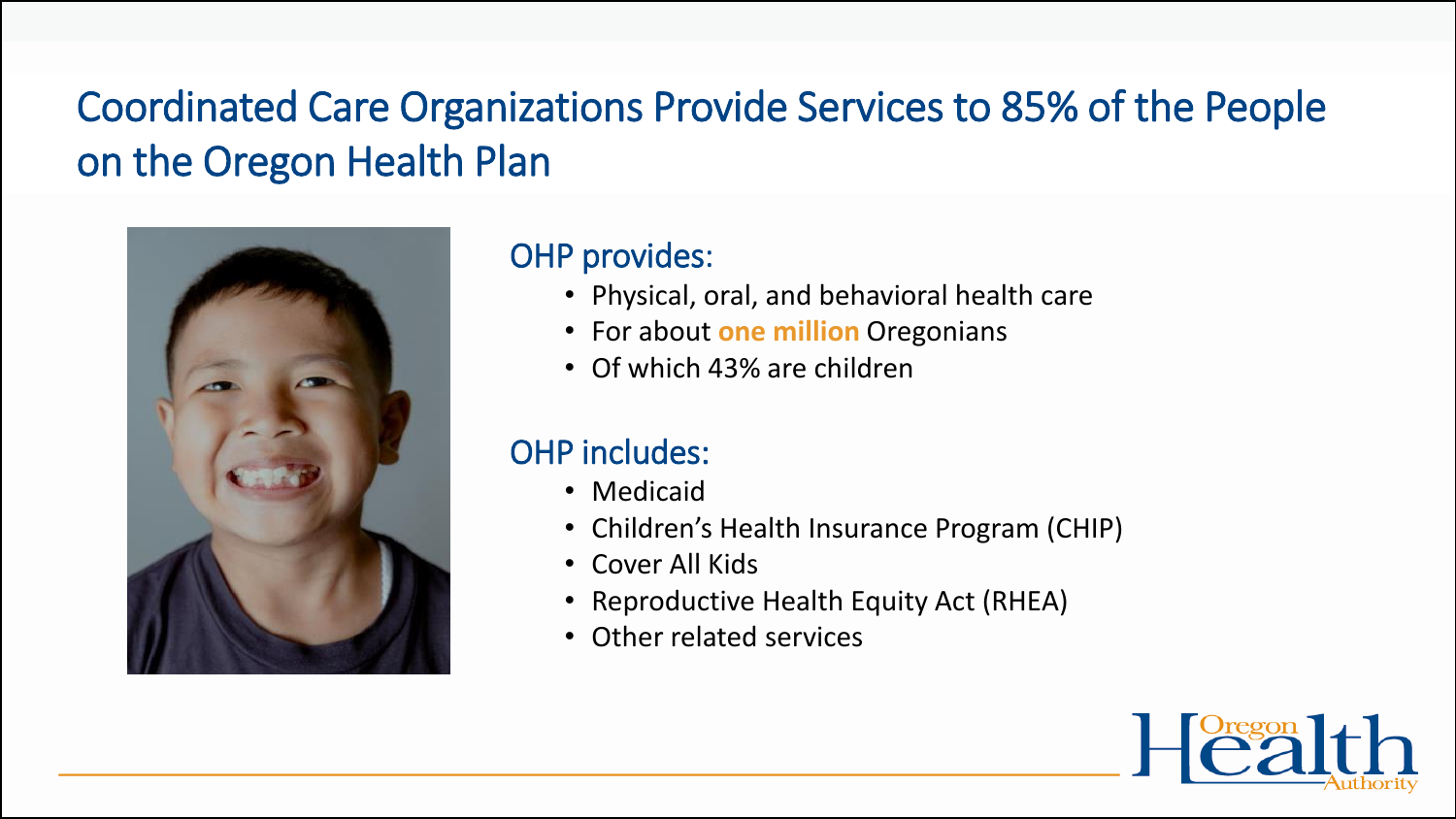# CCO 2.0 Focus Areas

CCO 2.0 policies build on Oregon's strong foundation of health care innovation and tackle our biggest health problems.



Improve the behavioral health system and address barriers to the integration of care



Increase value and pay for performance



Focus on the social determinants of health and health equity



Maintain sustainable cost growth and ensure financial transparency

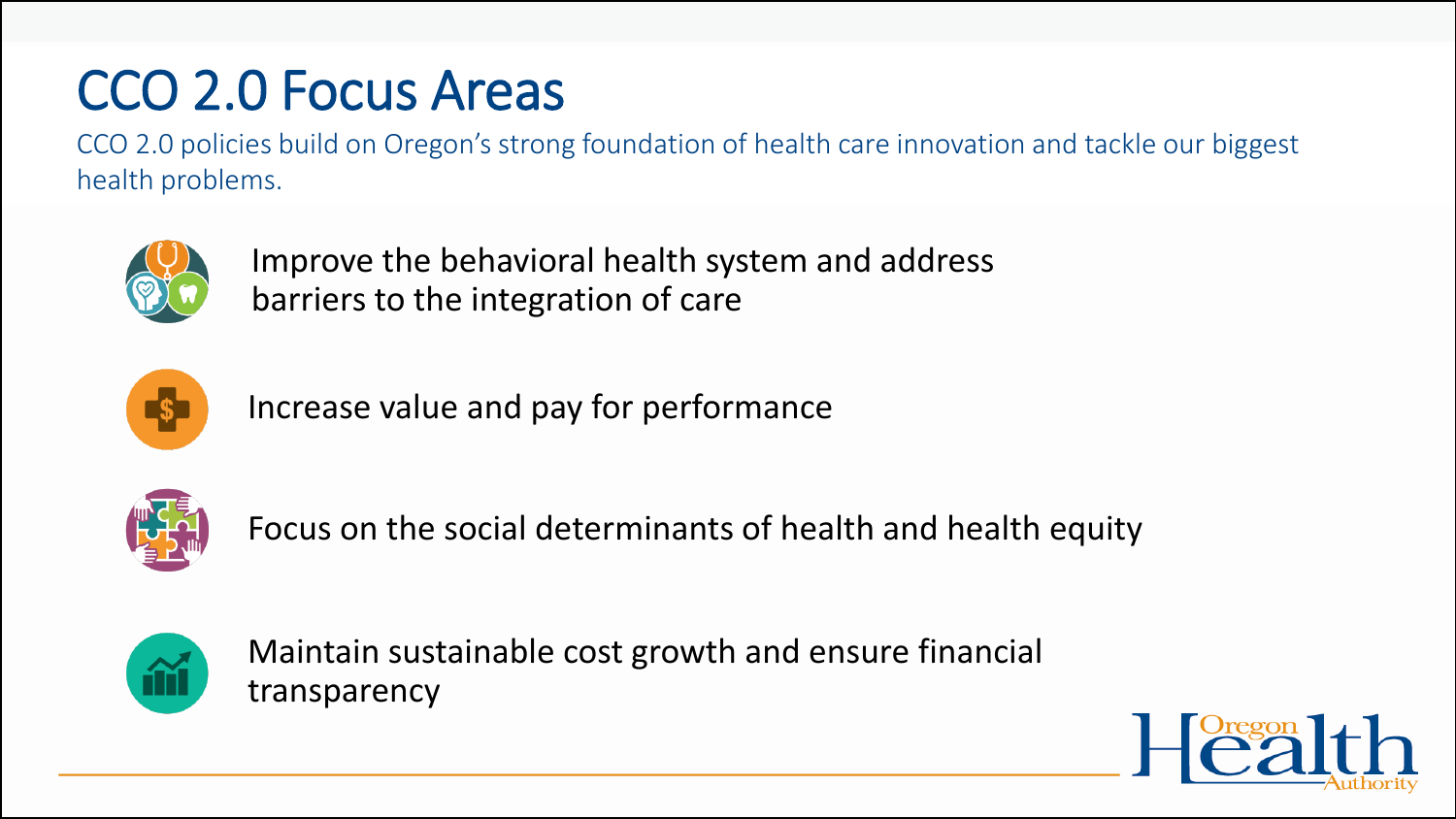# Power of Data

Strength of robust claims data across types of services, service lines, and CCOs enrolled

#### Centralized staffing to analyze data

- Value in centralized learning curve
- Value in facilitation of across agency agreements about how data can be shared

#### Value in more robust data to understand state level population needs, regional needs

- Understand better child health needs based on data available
- Informing shared conversations across departments

### Identify federal, state, local and private partners that are leads or influence the area/determinate

• Identify related performance measures or quantified objectives

Consider how this information can possibly be used to enhance Medicaid Value Based Payments for addressing Social Determinants of Health

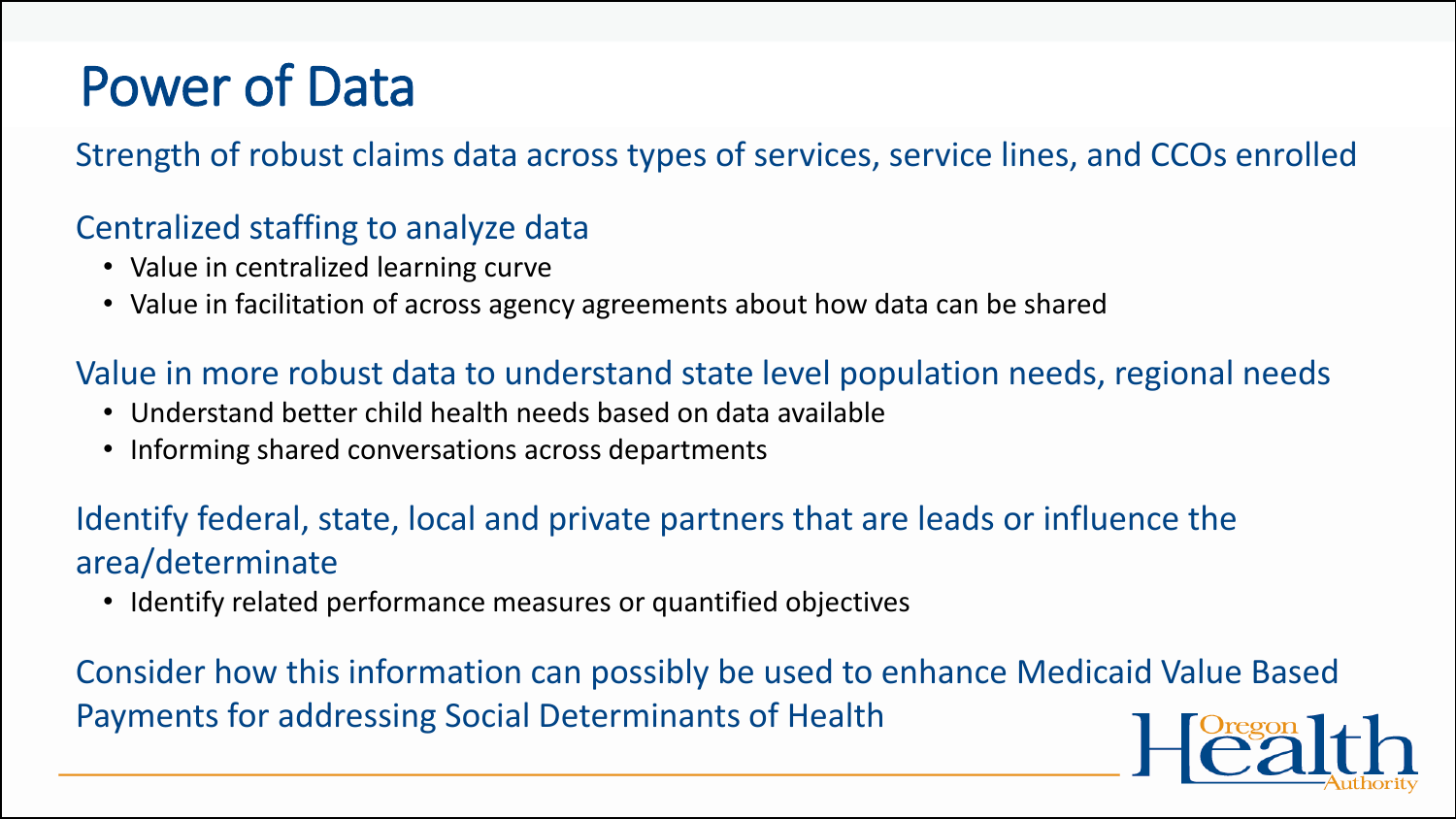## Grant from the Lucile Packard Foundation for Children's Health to OPIP

#### **Title**

System-Level Approaches to Identify Children with **Health Complexity** and Develop Models for Complex Care Management

#### **Goal**

Inform health systems on novel and generalizable approaches to identify **children with health complexity**, use of this inform to design better support systems for children and their families

#### **Key Partners**

- Oregon Health Authority (OHA)
- Coordinated Care Organizations (CCOs)
- Kaiser Permanente Northwest Publicly & Privately insured\*

*\* March 14th Webinar spotlighted work with Kaiser Permanente Northwest.* 

**Learn more: oregon-pip.org/projects/Packard.html**

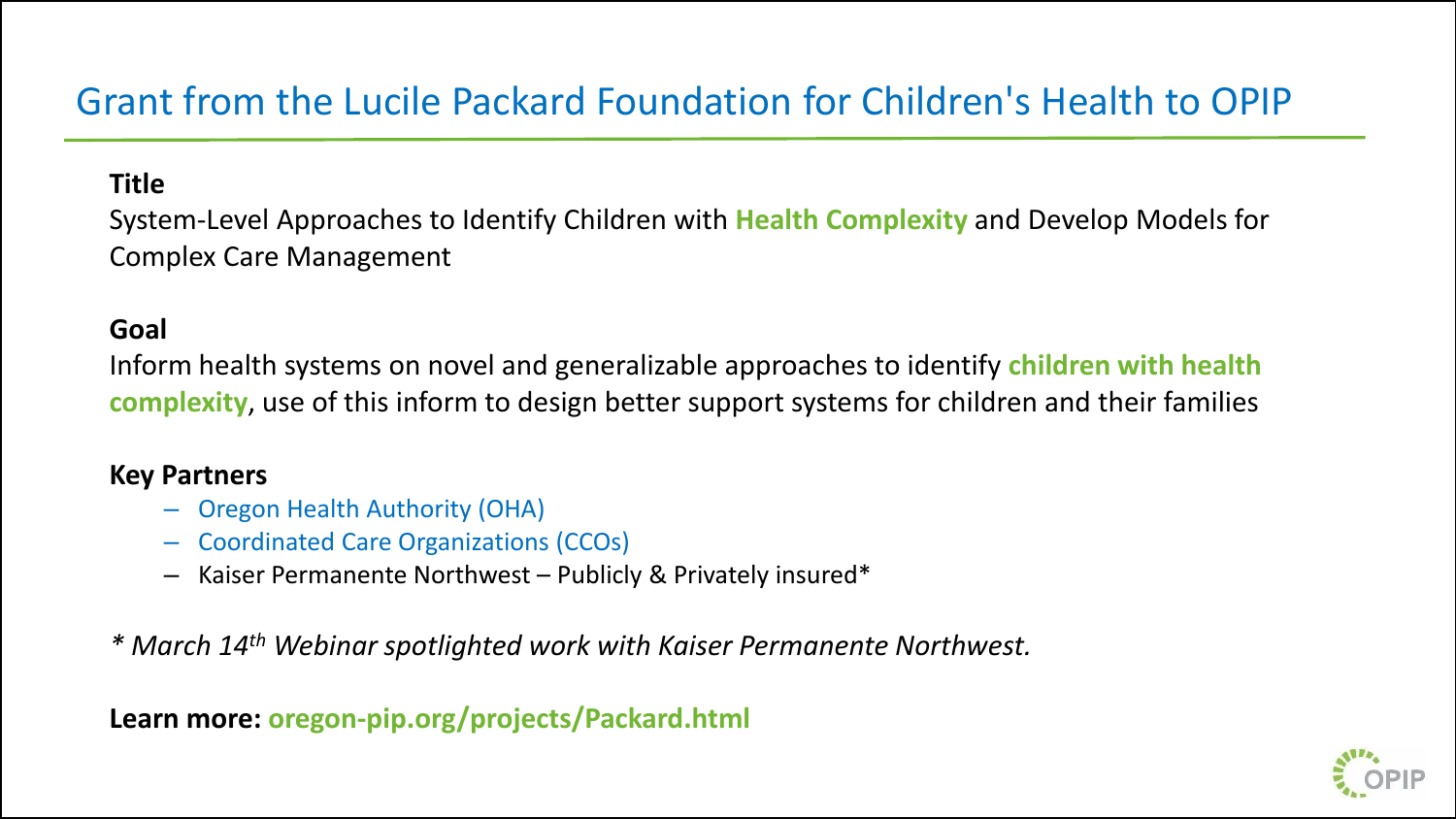#### **Medical Complexity**

#### Defined using the Pediatric Medical Complexity Algorithm (PMCA)

- Takes into account: 1) Utilization of services, 2) Diagnoses, 3) Number of Body Systems Impacted
- Assigns child into one of three categories: a) Complex with chronic conditions; b) Non-Complex, with chronic conditions; or c) Healthy

### **Social Complexity**

#### Defined by The Center of Excellence on Quality of Care Measures for Children with Complex Needs (COE4CCN) as:

*"A set of co-occurring individual, family or community characteristics that can have a direct impact on health outcomes or an indirect impact by affecting a child's access to care and/or a family's ability to engage in recommended medical and mental health treatments"* 

Our work incorporates factors identified by COE4CCN as predictive of a high-cost health care event (e.g. emergency room use).

### **Medical Complexity**

Defined using the Pediatric Medical Complexity Algorithm (PMCA)



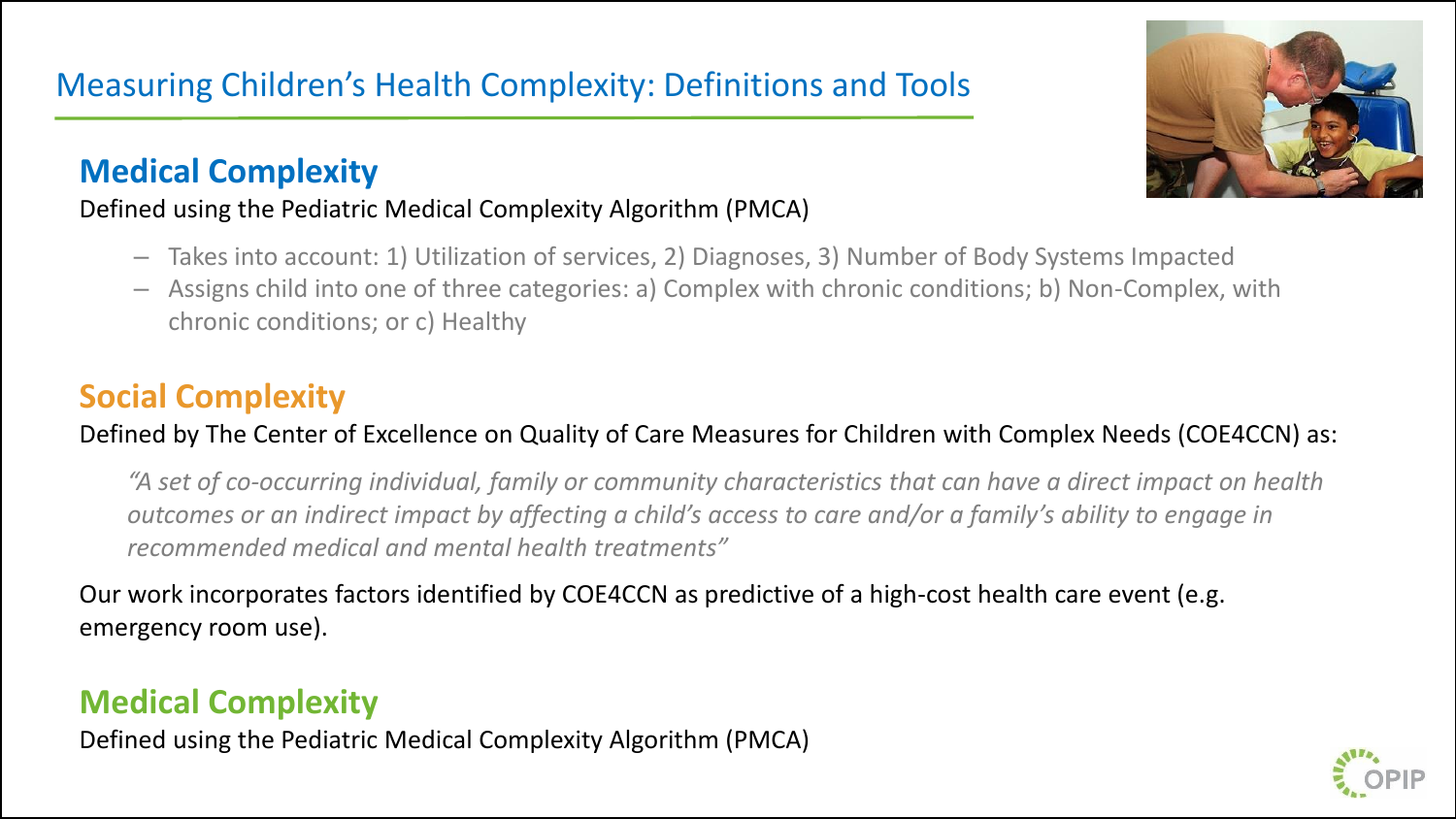

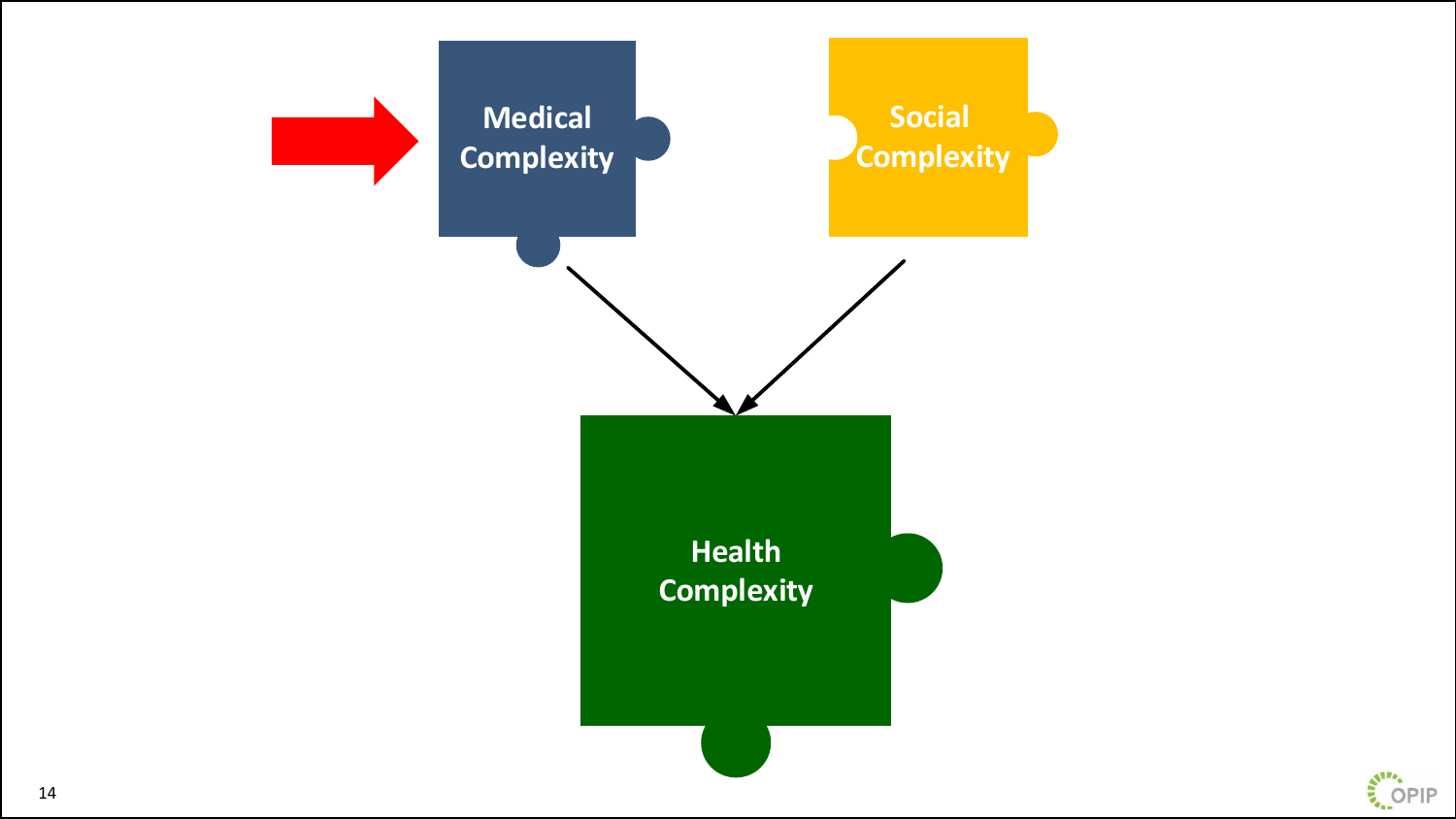**Developed by a team at Seattle Children's, Validated by Center of Excellence on Quality of Care** 

#### **Measures for Children with Complex Needs (COE4CCN)**

- For children 0 to 18 insured
- Developed as a way to identify a population, stratify quality metrics, and to target patients who may benefit from complex care management
- Intentionally meant to address issue with CDPS

#### **Based on claims and diagnosis**

#### **Categorizes complexity into three categories:**

- 1. Complex Chronic Disease,
- 2. Non-Complex Chronic Disease, and
- 3. Healthy

**The three categories are co-linear with COST (i.e. as complexity increases, so does cost)**

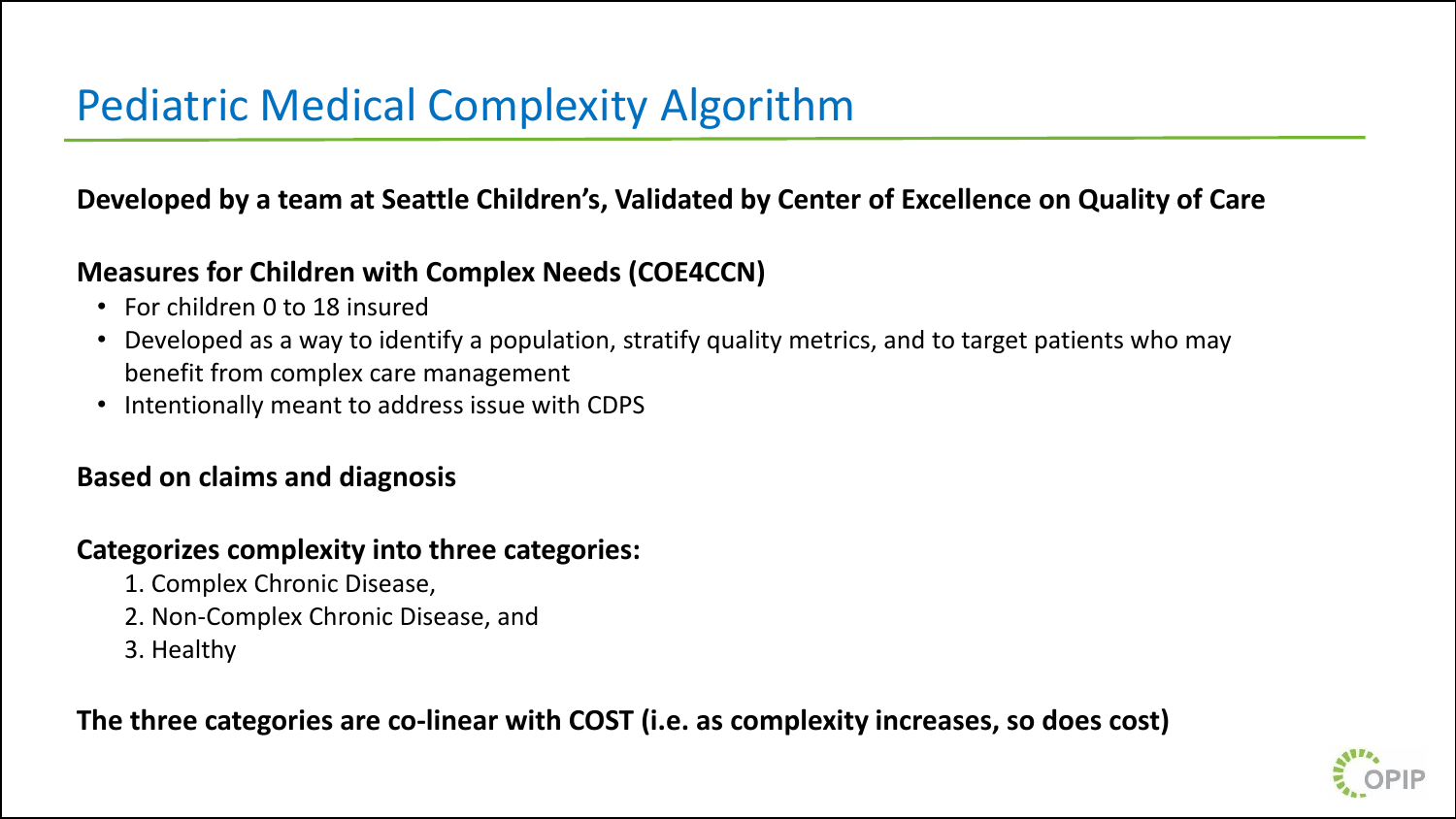# **PMCA Findings for Publicly Insured Children in Oregon**

## **Statewide Publicly Insured: N=390582**

1. Complex Chronic Disease: 6.1% N=23,681 2. Non-Complex Chronic Disease: 18.3%

N=71,591

3. Healthy: 75.6%

*There is a statistically significant difference in the distribution of the three PMCA Categories across counties in Oregon.*



**24.4%**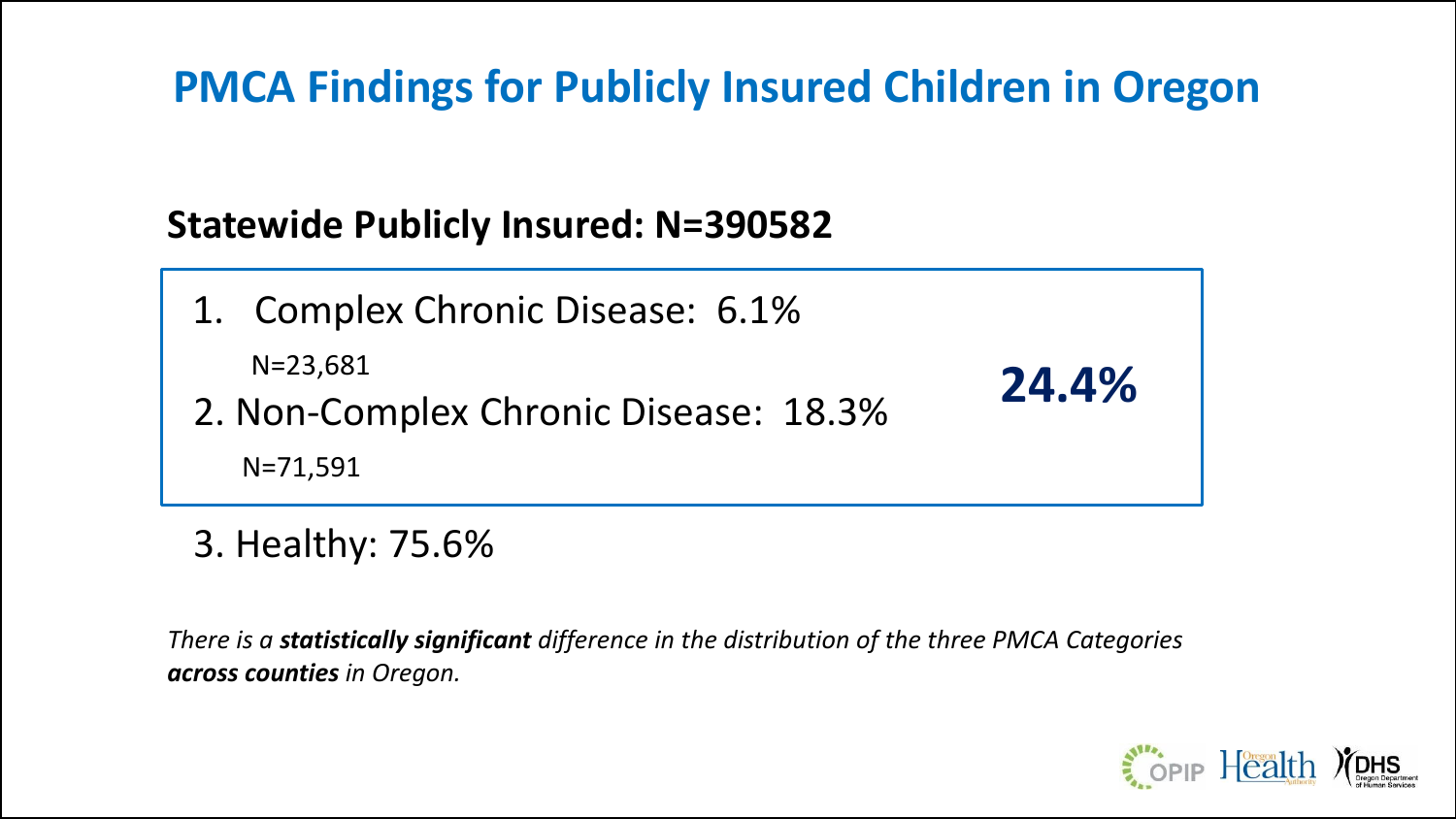### **Complex, Chronic**



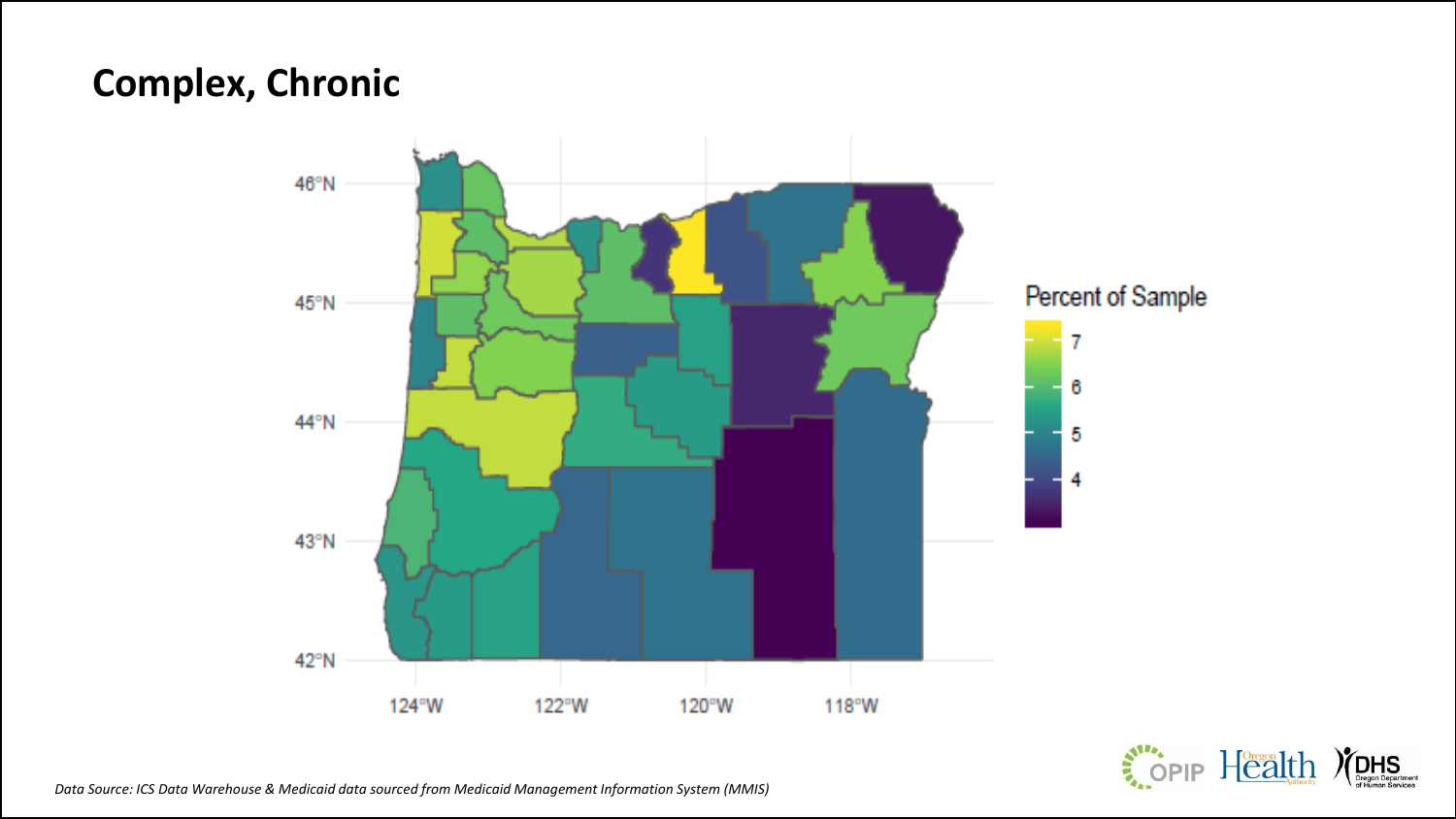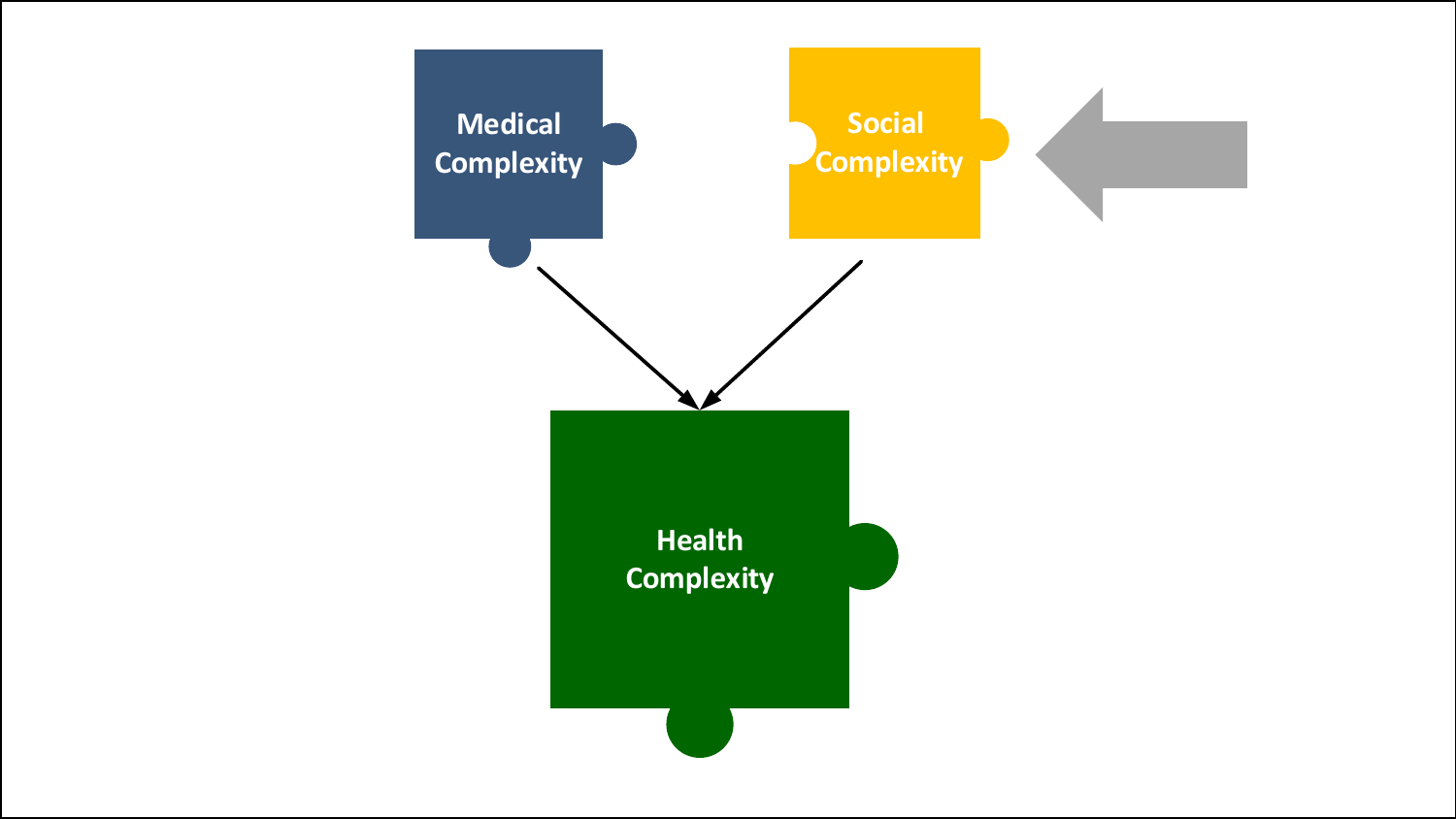## **18 Social Complexity Factors**

Identified by the Center of Excellence on Quality of Care Measures for Children with Complex Needs (COE4CCN) as Associated in Literature with Worse Health Outcomes and Costs

12 SC risk factors from literature review related to **worse outcomes:**

- 1. Parent domestic violence
- 2. Parent mental illness
- 3. Parent physical disability
- 4. Child abuse/neglect
- 5. Poverty
- 6. Low English proficiency
- 7. Foreign born parent
- 8. Low parent educational attainment
- 9. Adolescent exposure to intimate partner violence
- 10. Parent substance abuse
- 11. Discontinuous insurance coverage
- 12. Foster care

COE4CCN studies showed worse outcomes or consensus on impact:

- 13. Parent death
- 14. Parent criminal justice involvement
- 15. Homelessness
- 16. Child mental illness
- 17. Child substance abuse treatment need
- 18. Child criminal justice involvement

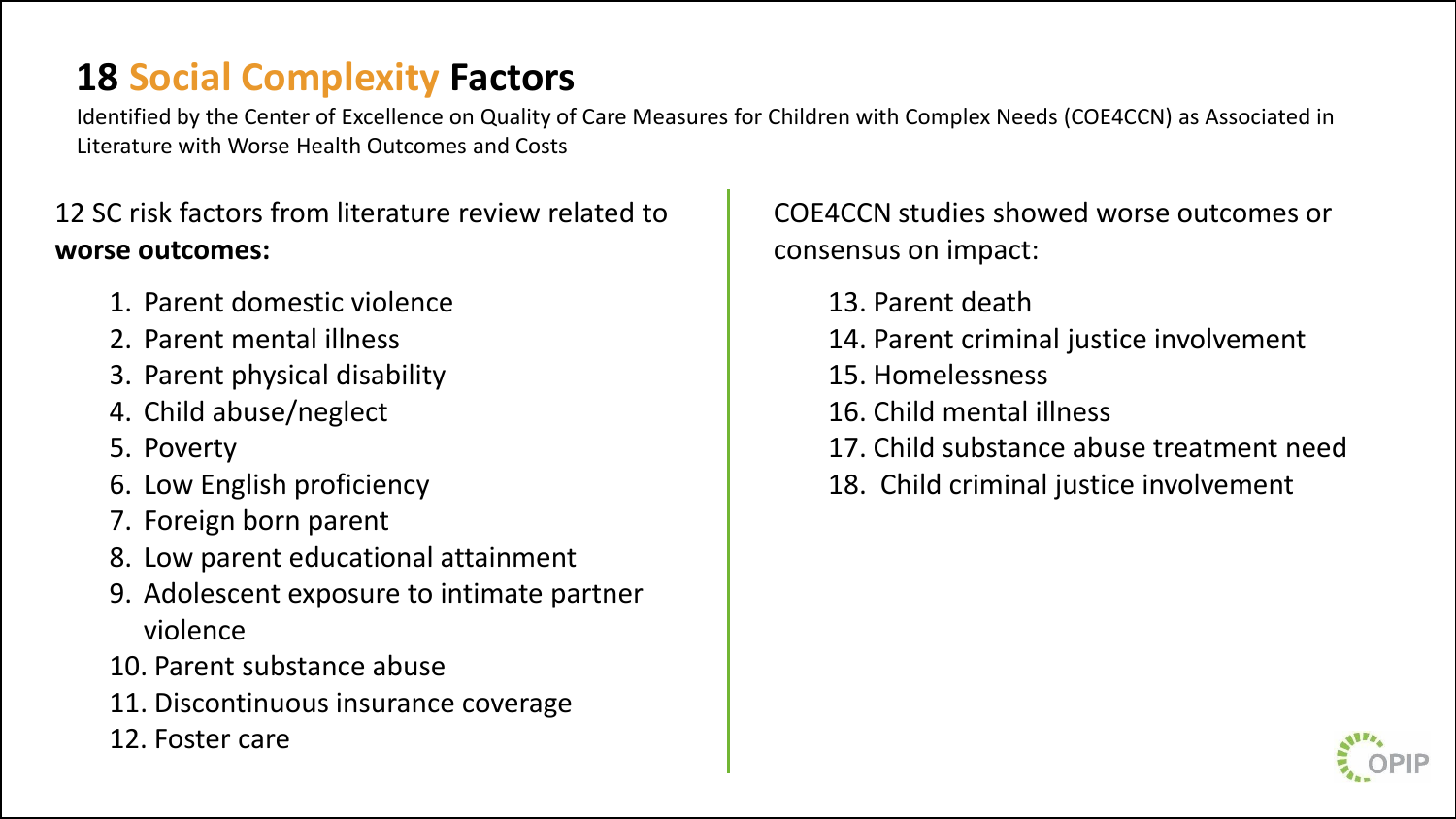**Identifying Feasible Social Complexity Variables in Oregon:**  Leveraged Integrated Client Data Warehouse (ICS)

- Data sources from OHA- Health Analytics and **Integrated Client Data Warehouse** (ICS)
- Collaboration between OHA & DHS to provide staffing
- Data sharing agreements
- Linkage of the child and parent to allow for child-level and population-level analysis
- Input obtained from public and private stakeholders in November 2017 and April 2018 about data methodologies

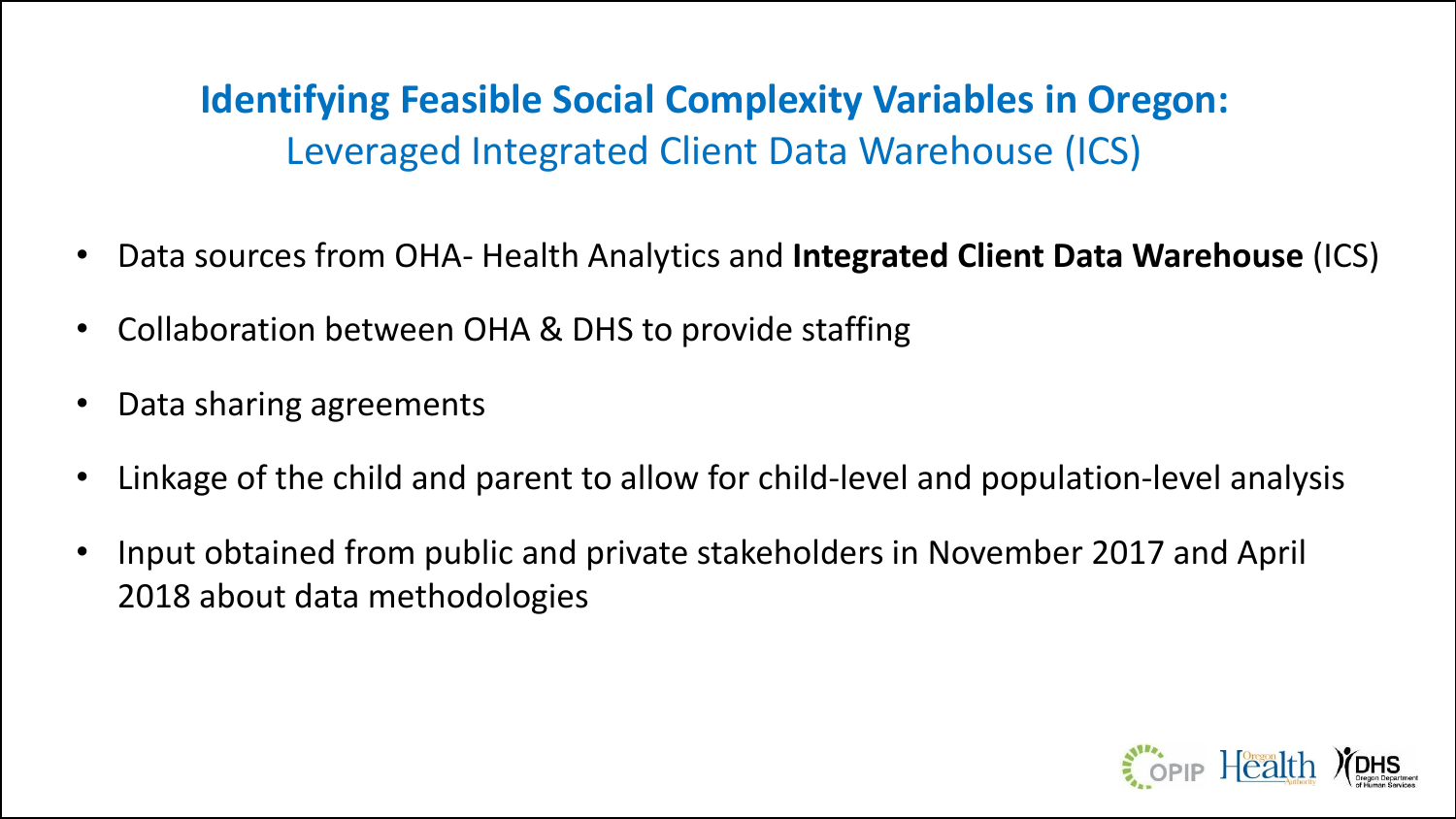**Identifying Feasible Social Complexity Variables in Oregon:**  Leveraged Integrated Client Data Warehouse (ICS)

- Data sources from OHA- Health Analytics and **Integrated Client Data Warehouse** (ICS)
- ICS includes data across the Department of Human Services (DHS), OHA client-based services, and data from other external agencies

**DHS program data** includes:

• Aging and People with Disabilities, Child Welfare, Developmental Disability Services, Self-Sufficiency and Vocational Rehabilitation

#### **OHA program data** includes:

• Alcohol and Drug (AD), Contraceptive Care (C-Care), Family Health Insurance Program (FHIAP), Healthy Kids Connect (HKC), Medical Assistance Programs (MAP), Mental Health (MH), Women Infants and Children (WIC)

**Additional agency data** includes:

• Department of Corrections, Oregon Housing and Community Services

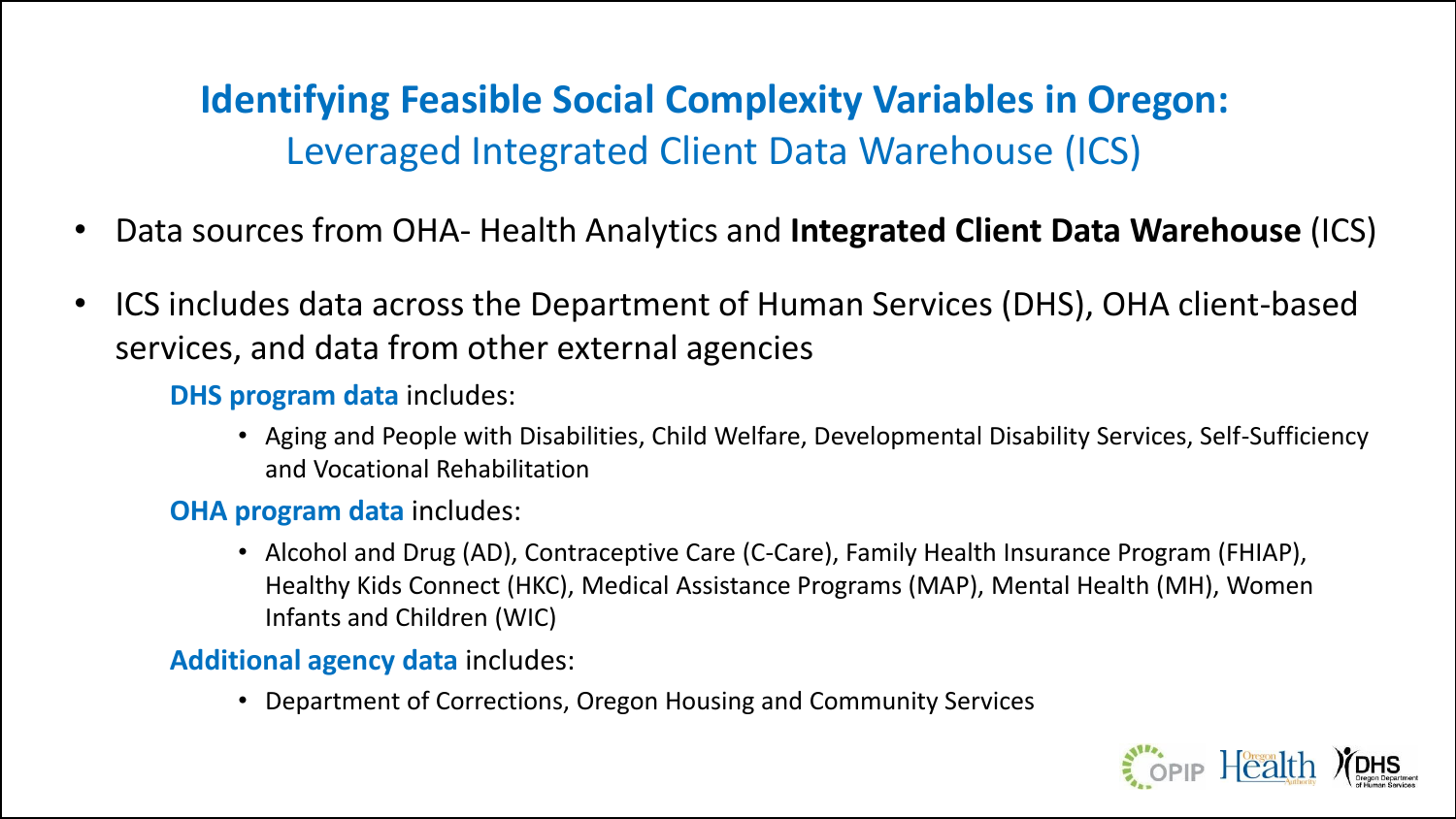#### FIGURE 1: SOCIAL COMPLEXITY INDICATORS

| <b>INDICATOR (Source, Descriptive Information)</b>                                                                                                                                                                                 | <b>CHILD FACTOR</b> | <b>FAMILY</b><br><b>FACTOR</b> | <b>TOTAL</b> |
|------------------------------------------------------------------------------------------------------------------------------------------------------------------------------------------------------------------------------------|---------------------|--------------------------------|--------------|
| POVERTY - CHILD *- For Child - Access of Temporary Assistance for Needy<br>Family [TANF}, Below 37% Federal Poverty Level (ICS Data available 2000-2017)                                                                           | X                   |                                | X            |
| POVERTY - PARENT *- Parent Access of TANF(ICS Data available 2000-2017)                                                                                                                                                            |                     | $\mathbf{x}$                   | $\mathbf{x}$ |
| FOSTER CARE* - Child receiving foster care services (ICS, Child interacted with<br>Foster Care System. Data available 2000-2017)                                                                                                   | x                   |                                | X            |
| <b>PARENT DEATH*</b> - Death of parent/primary caregiver in OR<br>(ICS-Death Certificate in Oregon, Data available 1989-2017)                                                                                                      |                     | $\mathbf{x}$                   | $\mathbf x$  |
| PARENTAL INCARCERATION* - Parent incarcerated or supervised by the Dept.<br>of Corrections in Oregon (ICS-Department of Corrections for state felony<br>charges, not including county/municipal charges. Data available 2000-2017) |                     | X                              | X            |
| MENTAL HEALTH: CHILD* - Received mental health services through DHS/OHA<br>(ICS- NMH Caseloads. Data available 2000-2017)                                                                                                          | $\boldsymbol{x}$    |                                | $\mathbf x$  |
| <b>MENTAL HEALTH PARENT*-</b> Received mental health services through<br>DHS/OHA (ICS- NMH Caseloads. Data available 2000-2017)                                                                                                    |                     | X                              | X            |
| <b>SUBSTANCE ABUSE-CHILD*-</b> Substance abuse treatment through DHS/OHA<br>(ICS-AD Caseloads. Data available 2000-2014)                                                                                                           | X                   |                                | X            |
| <b>SUBSTANCE ABUSE-PARENT*:</b> Parent - Substance abuse treatment through<br>DHS/OHA (ICS-AD Caseloads. Data available 2000-2014)                                                                                                 |                     | X                              | X            |
| CHILD ABUSE AND NEGLECT - ICD-9, ICD-10 dx codes related used by provider<br>(OHA Medicaid Claims Data, 6/2014-06/2017)                                                                                                            | X                   |                                | X            |
| <b>LIMITED ENGLISH PROFICIENCY:</b> Language other than English listed in the<br>primary language field (OHA Medicaid Enrollment, Most current data for child)                                                                     |                     | X                              | X            |
| <b>PARENT DISABILITY:</b> OHA eligibility due to parent disability (OHA Medicaid<br>Enrollment, Most current data for child)                                                                                                       |                     | $\mathbf{x}$                   | X            |
| <b>TOTAL NUMBER OF INDIVIDUAL FLAGS</b>                                                                                                                                                                                            | 5                   | 7                              | 12           |

\* Look back period includes pre-natal period through the lifetime of the child, unless an exception is noted due to availability of data.

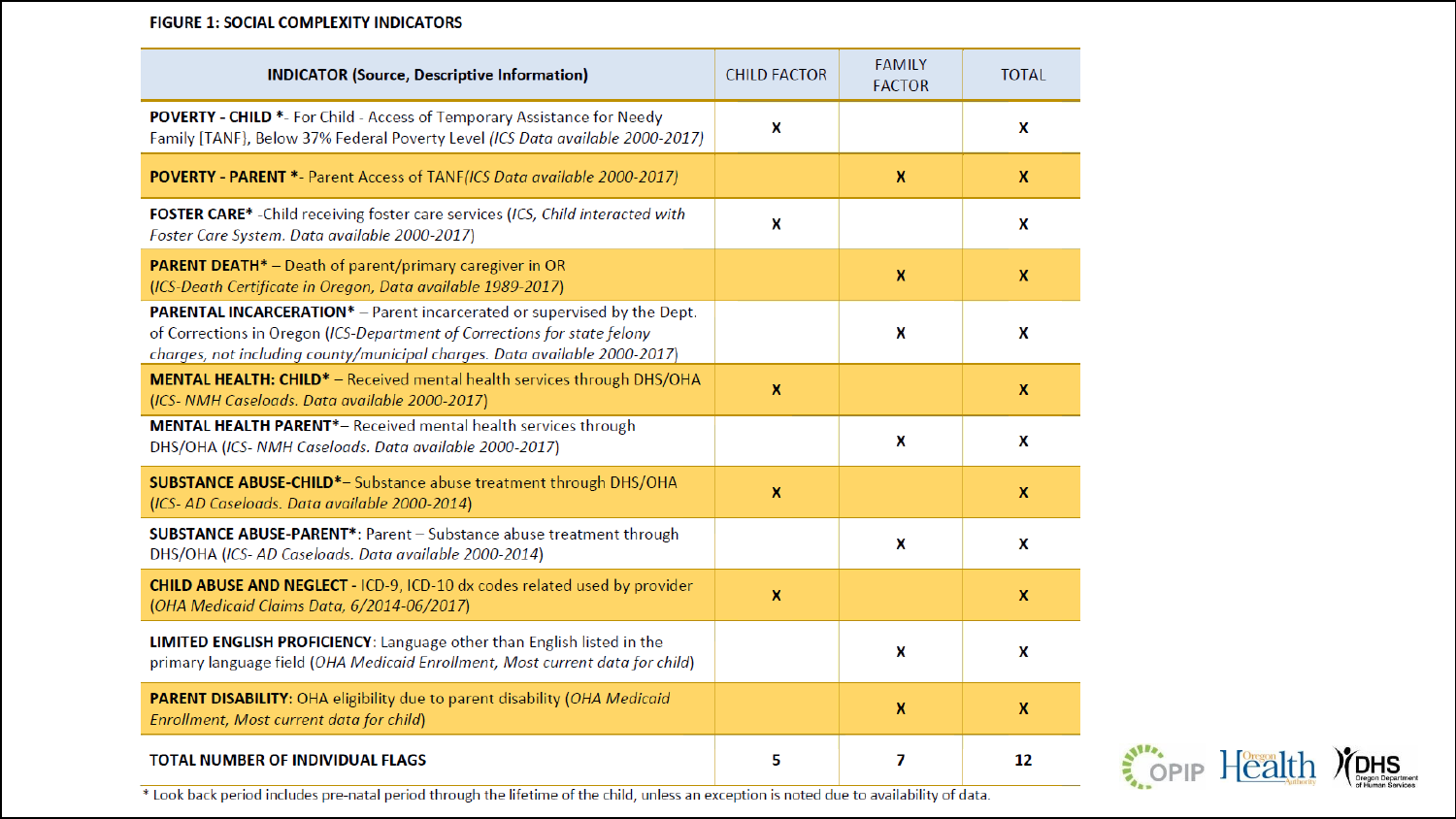# Social Complexity Findings: **Linkages for Child and Child's Parent(s)**

Important Notes About Data Being Shown for the Population of Publicly Insured Children:

- For "Child" indicators: all children included matched with ICS
- For "Family" indicators: linkage of publicly insured children to a parent in ICS:
	- Unable to link to a parent: 20.44%
	- 1 parent: 11.62%
	- 2 Parents: 67.94%

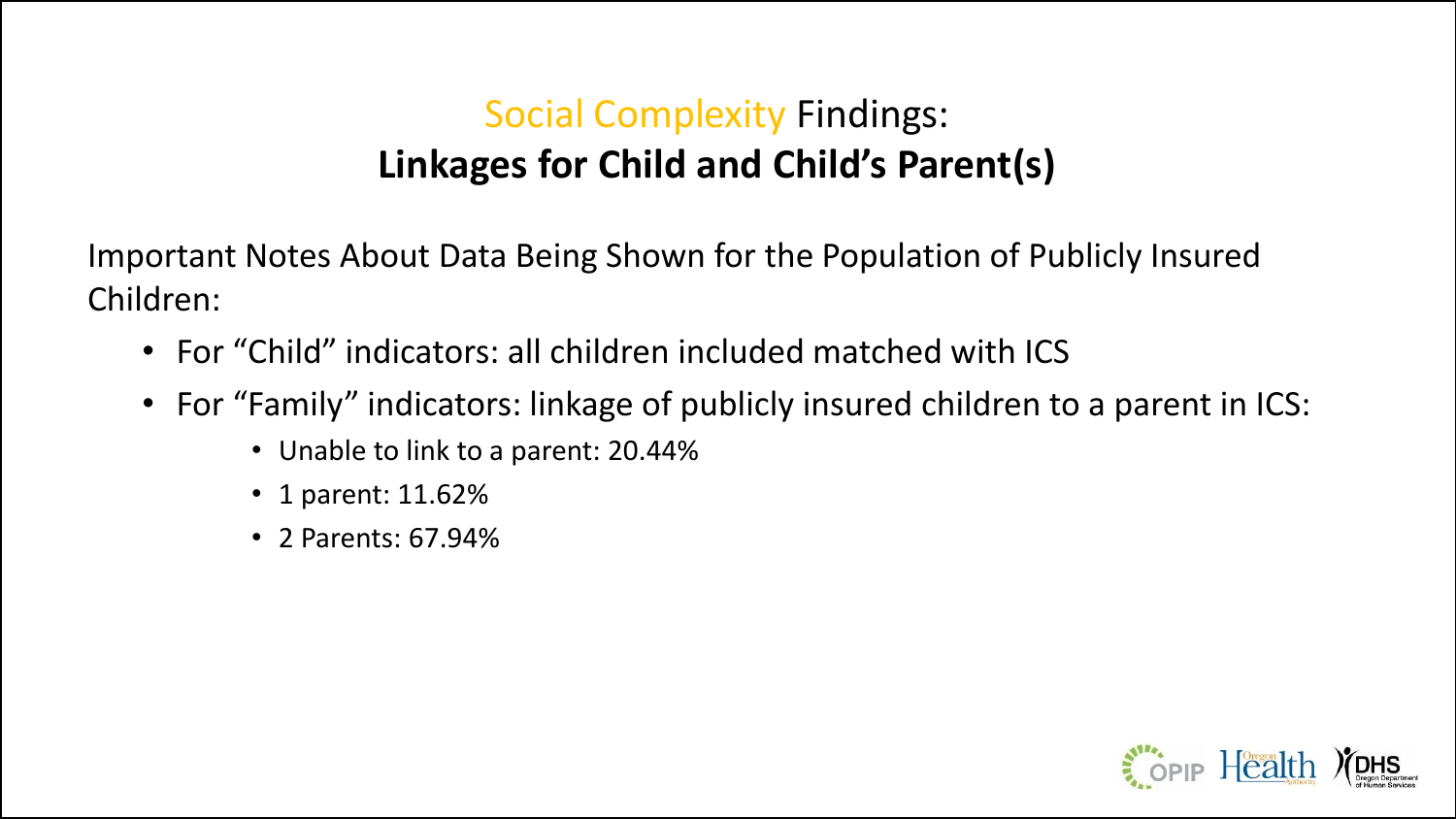## **State Level: Findings on Prevalence of Each Social Complexity Variable**

| <b>INDICATOR</b>                                                                                    | <b>CHILD FACTOR</b> | <b>FAMILY FACTOR</b> |
|-----------------------------------------------------------------------------------------------------|---------------------|----------------------|
| Poverty - TANF (for Child and by Parent)                                                            | 40.6%<br>(158, 650) | 31.2%<br>(121, 952)  |
| Foster Care – Child receiving foster care services DHS ORKids (since 2012)                          | 13%<br>(50, 672)    |                      |
| Parent Death - Death of parent/primary caregiver in OR                                              |                     | 1.3%<br>(5, 172)     |
| Parental Incarceration - Parent incarcerated or supervised by the<br>Dept. of Corrections in Oregon |                     | 19.1%<br>(74, 707)   |
| Mental Health: Child - Received mental health services through DHS/OHA                              | 33.1%<br>(129, 212) |                      |
| Mental Health: Parent - Received mental health services through DHS/OHA                             |                     | 40%<br>(156, 221)    |
| Substance Abuse: Child - Substance abuse treatment through DHS/OHA                                  | 4.5%<br>(17, 763)   |                      |
| Substance Abuse: Parent – Substance abuse treatment through DHS/OHA                                 |                     | 29%<br>(113, 124)    |
| Child Abuse/Neglect: ICD-9, ICD-10 dx codes related to service                                      | 5.3%<br>(20, 589)   |                      |
| Limited English Proficiency: Language other than English listed as primary<br>language              |                     | 20.5%<br>(80, 262)   |
| Parent Disability: OHA Eligibility Due to Parent Disability                                         |                     | 3%<br>(11,892)       |

Sopie Health

*Data Source: ICS Data Warehouse & Medicaid data sourced from Medicaid Management Information System (MMIS)*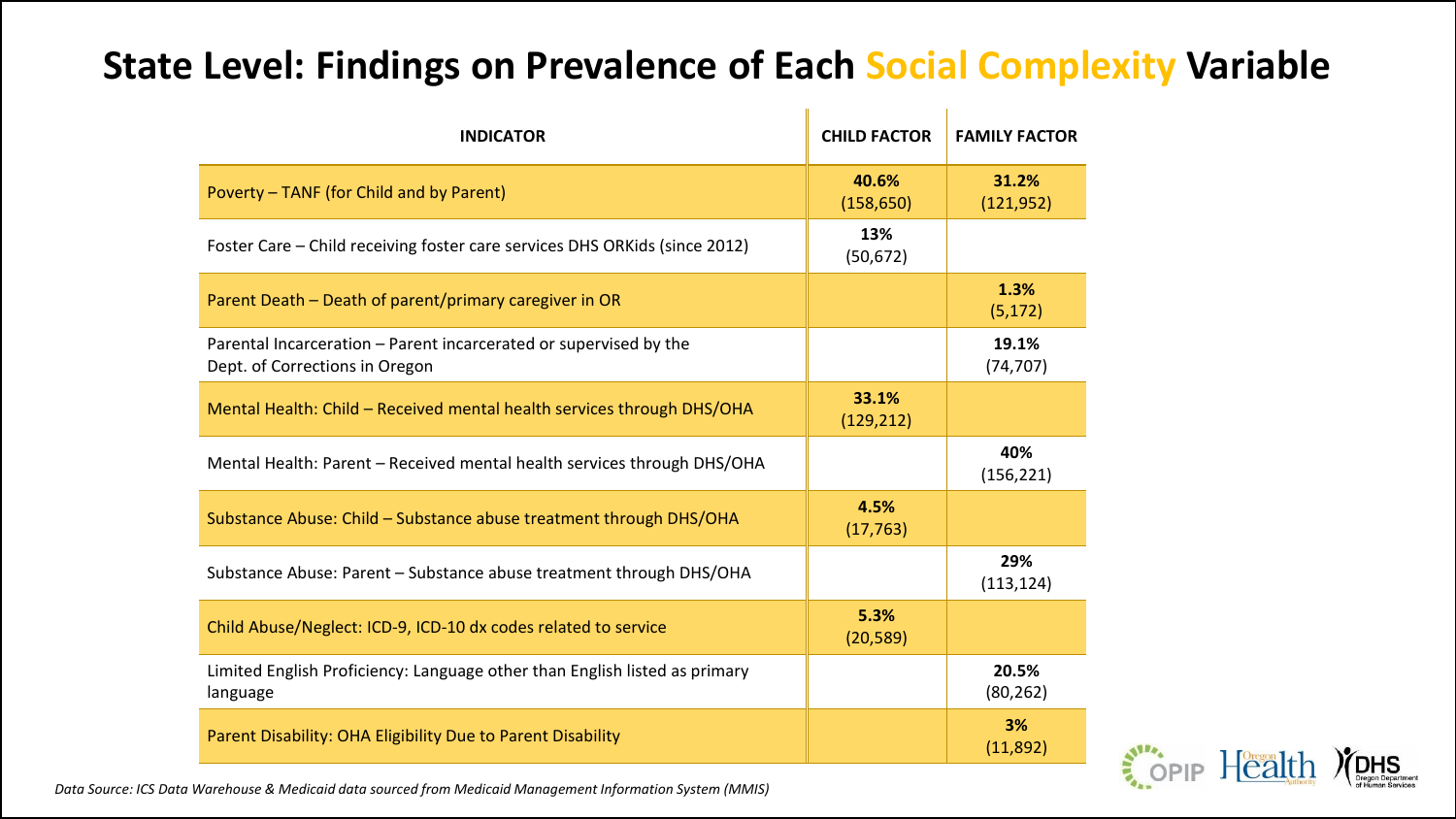## **Distribution of Social Complexity Factors**



*Data Source: ICS Data Warehouse & Medicaid data sourced from Medicaid Management Information System (MMIS)*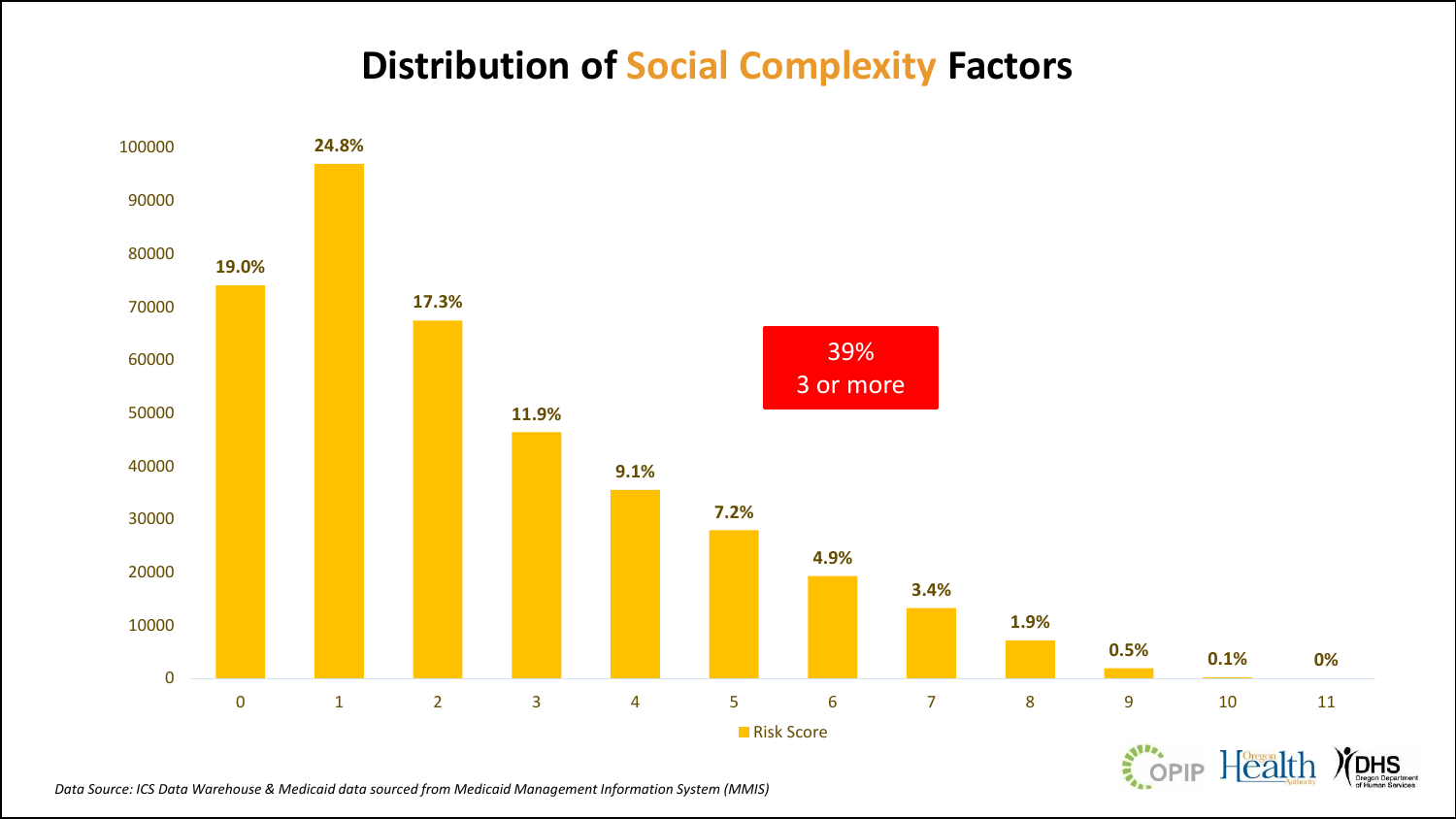## **Putting the Data Into Perspective**  In Terms of the Number of Individual Children

Looking at the 0-17 Population:

- There are N= 256 kids who have a **10 or 11** social complexity factors
- When we look at the proportion of kids exposed to **3 or more** of the risk factors: **38.91%** → **152,004 kids**

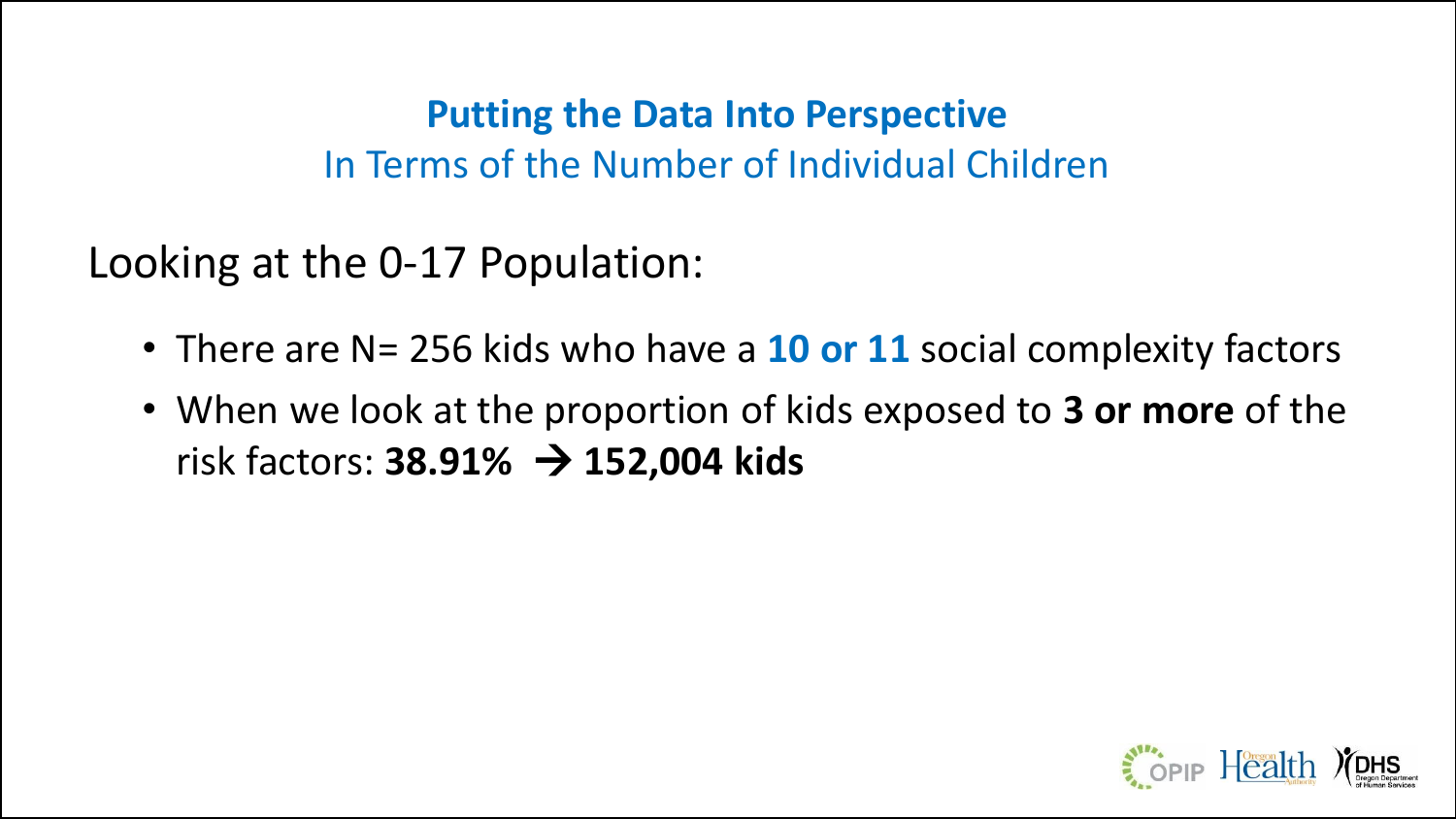## **Social Complexity by County**



*For the social risk score distribution (range: 0 - 11), there is a statistically significant difference in the social complexity indicator count between counties. (Kruskal-Wallis 2 = 4132.3,p < .001).*

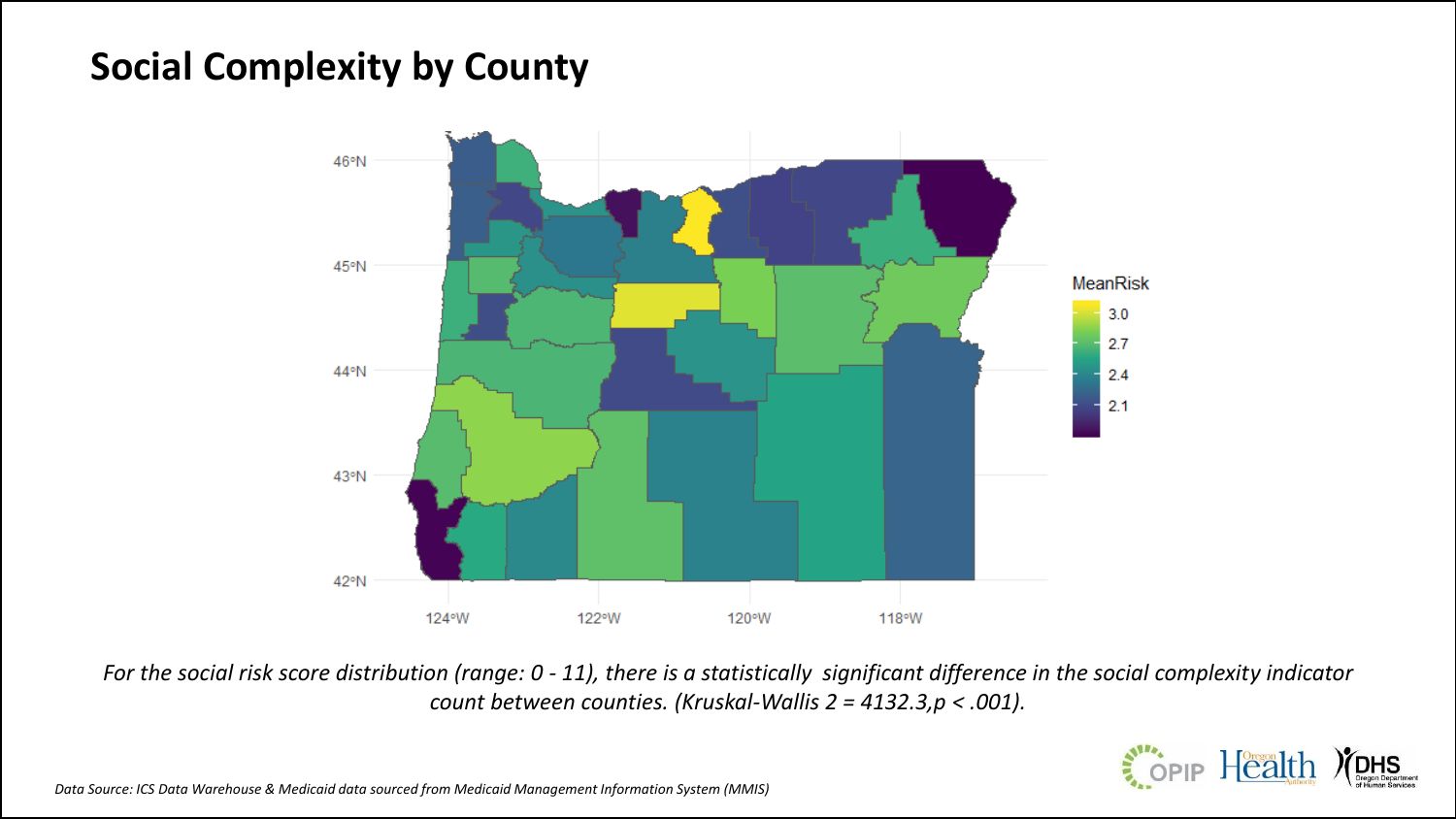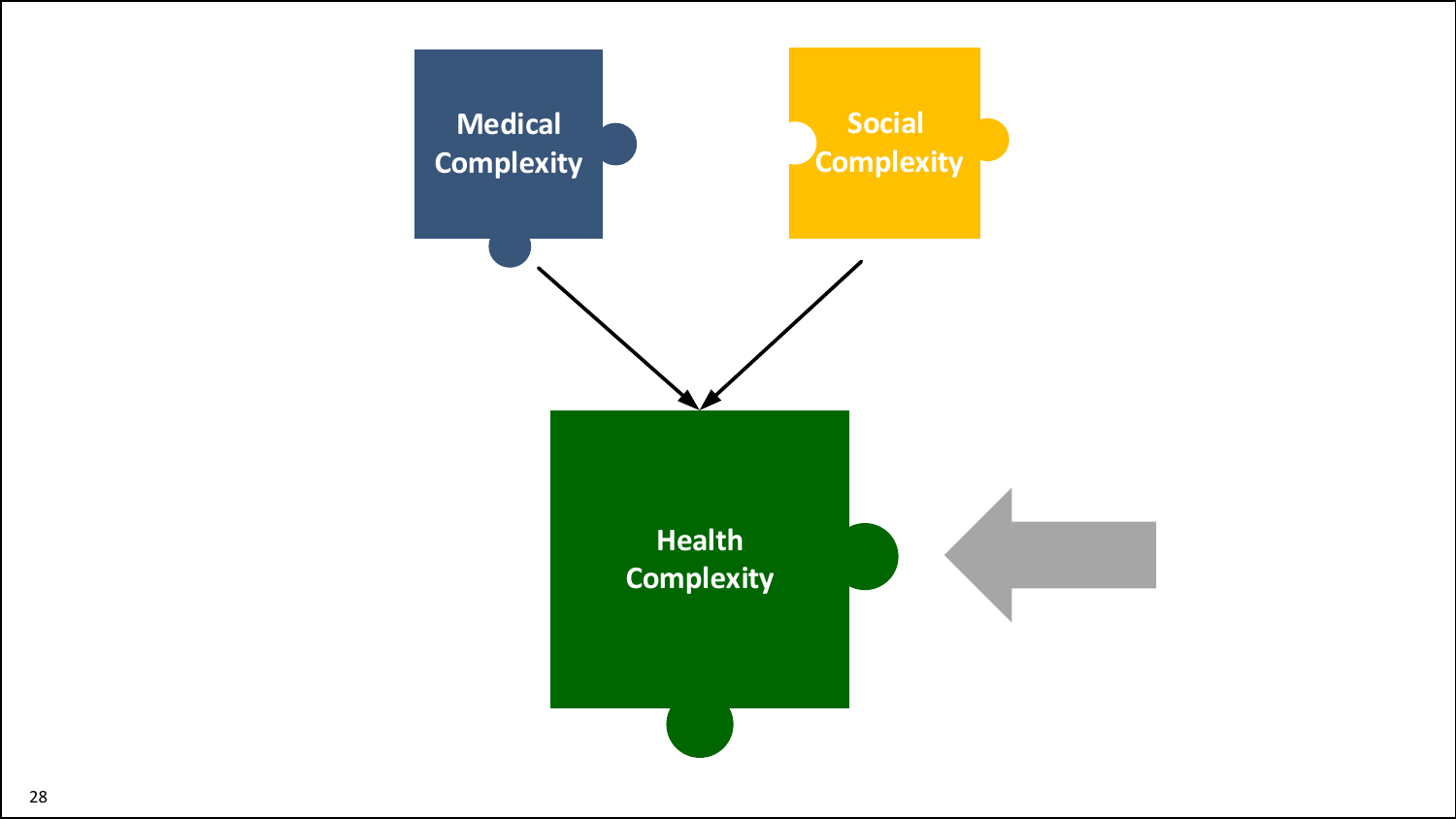# **Health Complexity** Categorical Variable: Purpose and Goal

Given that medical complexity and social complexity will be independently examined and shared, create a health categorical variable that combines both factors

- Categories anchored to level of medical complexity AND level of social complexity
- Understand the population with both levels of complexity

Build off the learnings from the COE4CCN

- **1 or more** social complexity indicators associated with higher costs
- The more factors present, the higher costs **Gradient effect**

Create a **manageable level of categories** for population-level aggregate reports

Ensure **categories have sufficient denominators** to allow for state and county-level reporting, maintain data sharing agreements when shared at a child-level

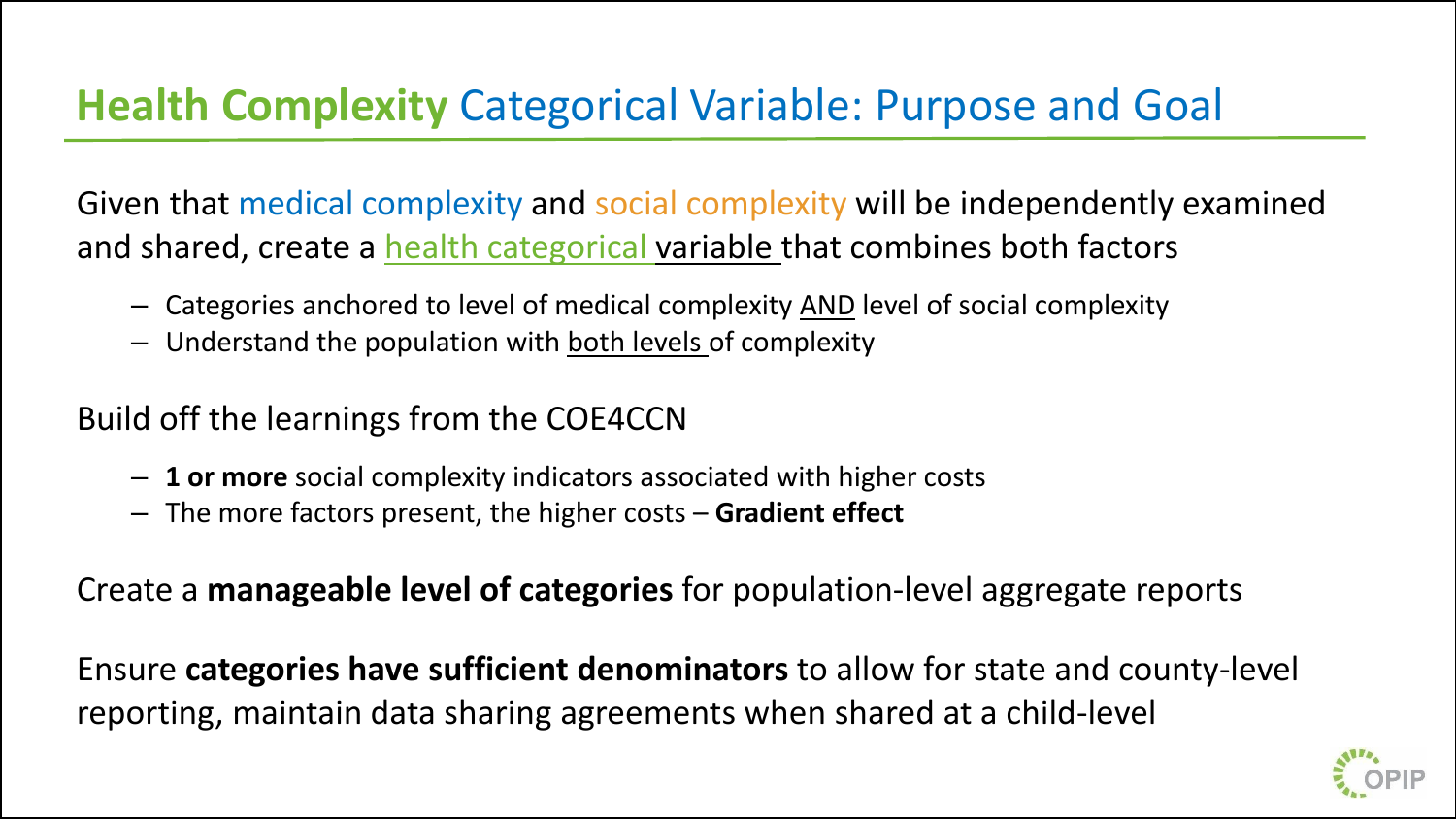#### **State-Level Health Complexity Categorical:**

Source Variables Related to Medical and Social Complexity

| <b>MEDICAL</b>                                                            | <b>SOCIAL COMPLEXITY</b><br>(Total Factors Possible in Preliminary Data Shown Here N=12) |                       |                                                                          |  |  |  |
|---------------------------------------------------------------------------|------------------------------------------------------------------------------------------|-----------------------|--------------------------------------------------------------------------|--|--|--|
| <b>COMPLEXITY</b><br>(3 Categories)                                       | <b>3 or More Indicators</b>                                                              | <b>1-2 Indicators</b> | <b>None in System-Level</b><br><b>Data</b>                               |  |  |  |
| <b>HIGH Medical</b><br>Complexity<br>(Chronic, Complex<br>$PMCA=1)$       | 3%<br>(11, 637)                                                                          | 2.4%<br>(9, 342)      | 0.7%<br>(2,702)                                                          |  |  |  |
| <b>MODERATE Medical</b><br>Complexity<br>(Non-Complex,<br>Chronic PMCA=2) | 9.5%<br>(36,908)                                                                         | 7.2%<br>(27, 952)     | 1.7%<br>(6, 731)                                                         |  |  |  |
| <b>NO MEDICAL</b><br><b>COMPLEXITY</b><br>$(PMCA=3)$                      | 26.5%<br>(103, 459)                                                                      | 32.6%<br>(127, 169)   | <b>Neither Medically or</b><br><b>Socially Complex</b><br>16.6% (64,682) |  |  |  |

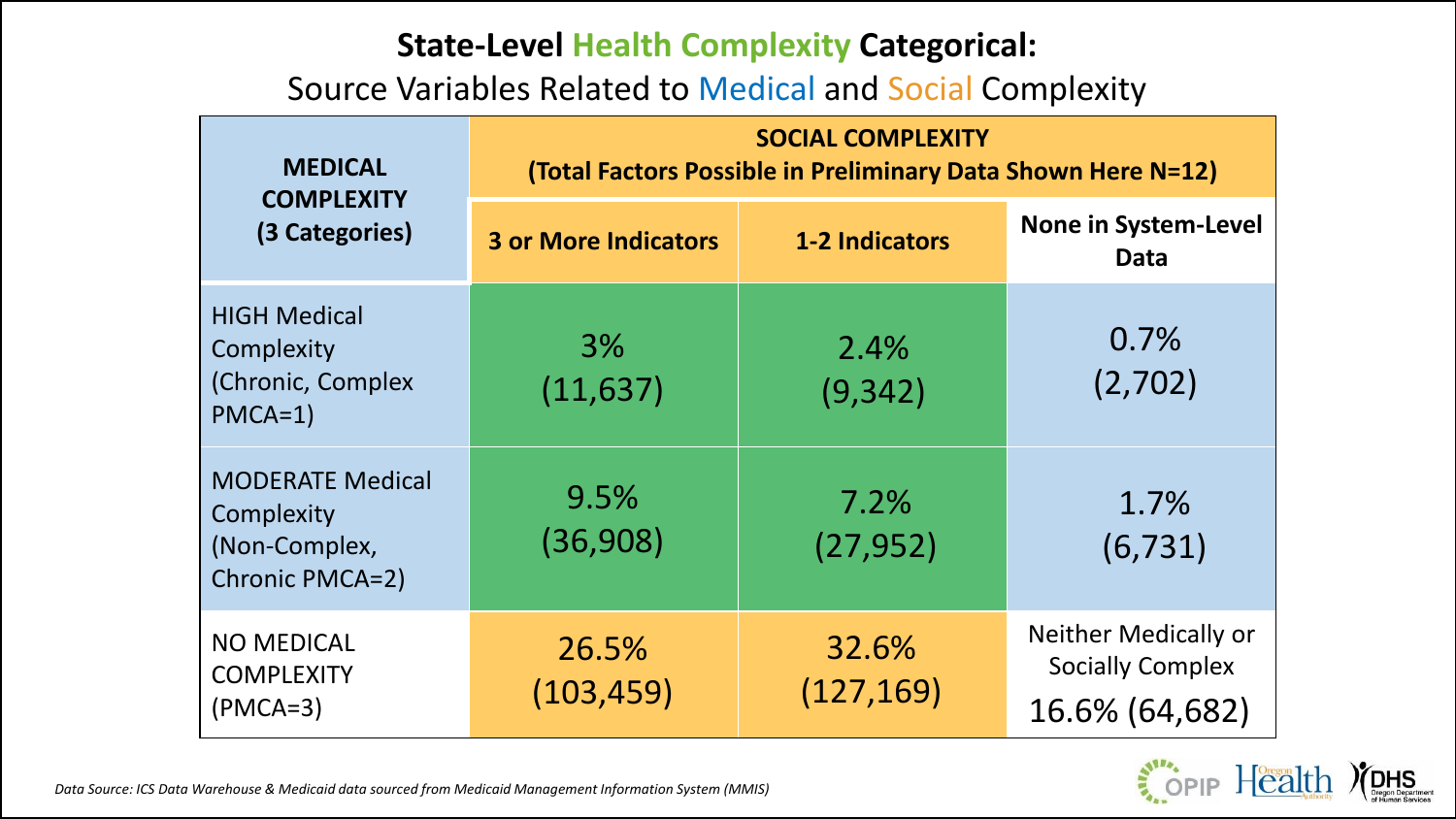# **Aggregate Data Reports Display the Data by Groups of Children**

Data Displayed by:

- Three Age Groups
	- 0-5, 6-11, and 12-17 years old
- County
- Race (State-Level Report)
- Ethnicity (State-Level Report)

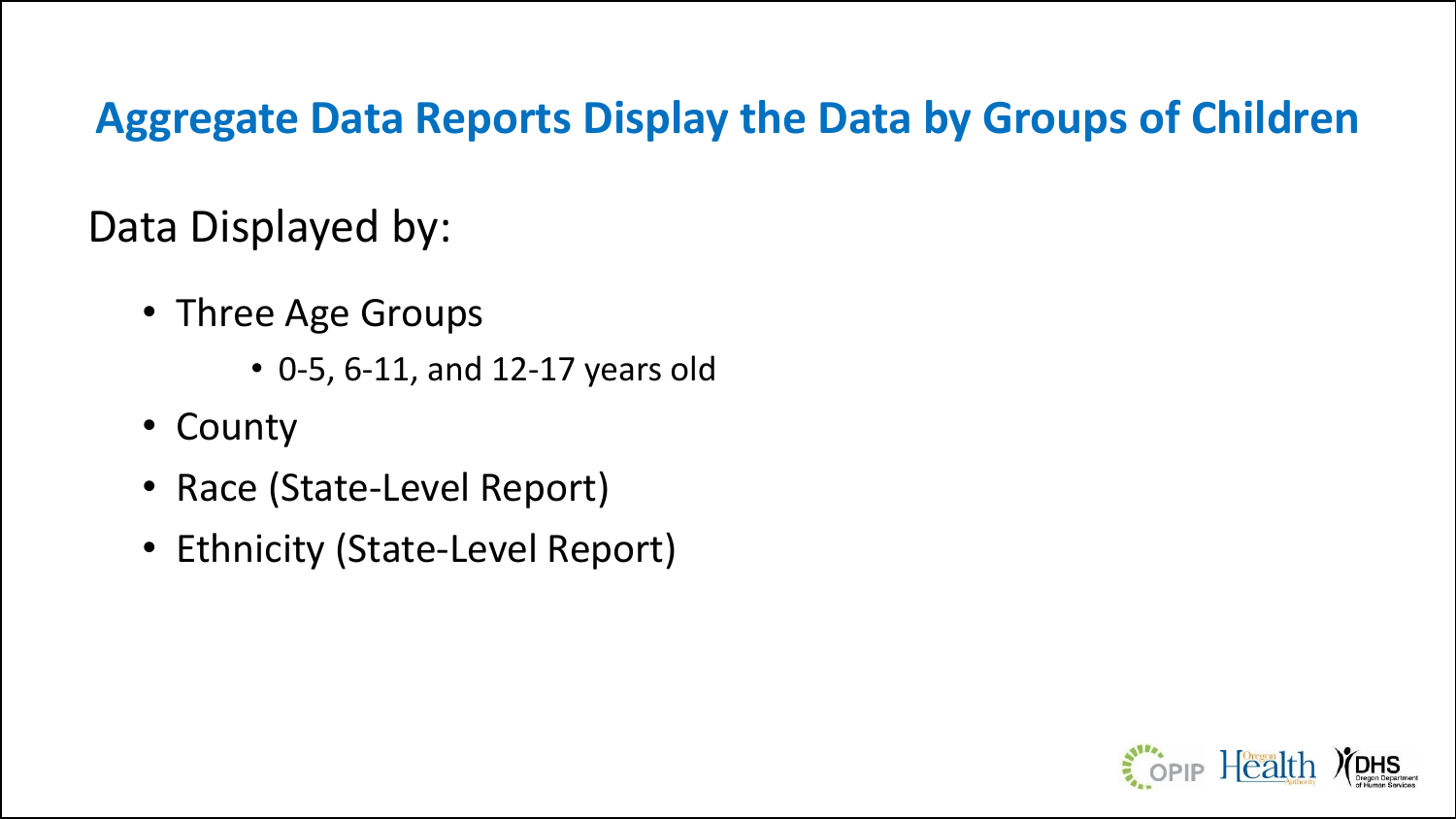## **Pediatric Medical Complexity Algorithm Findings:** By Age of Child



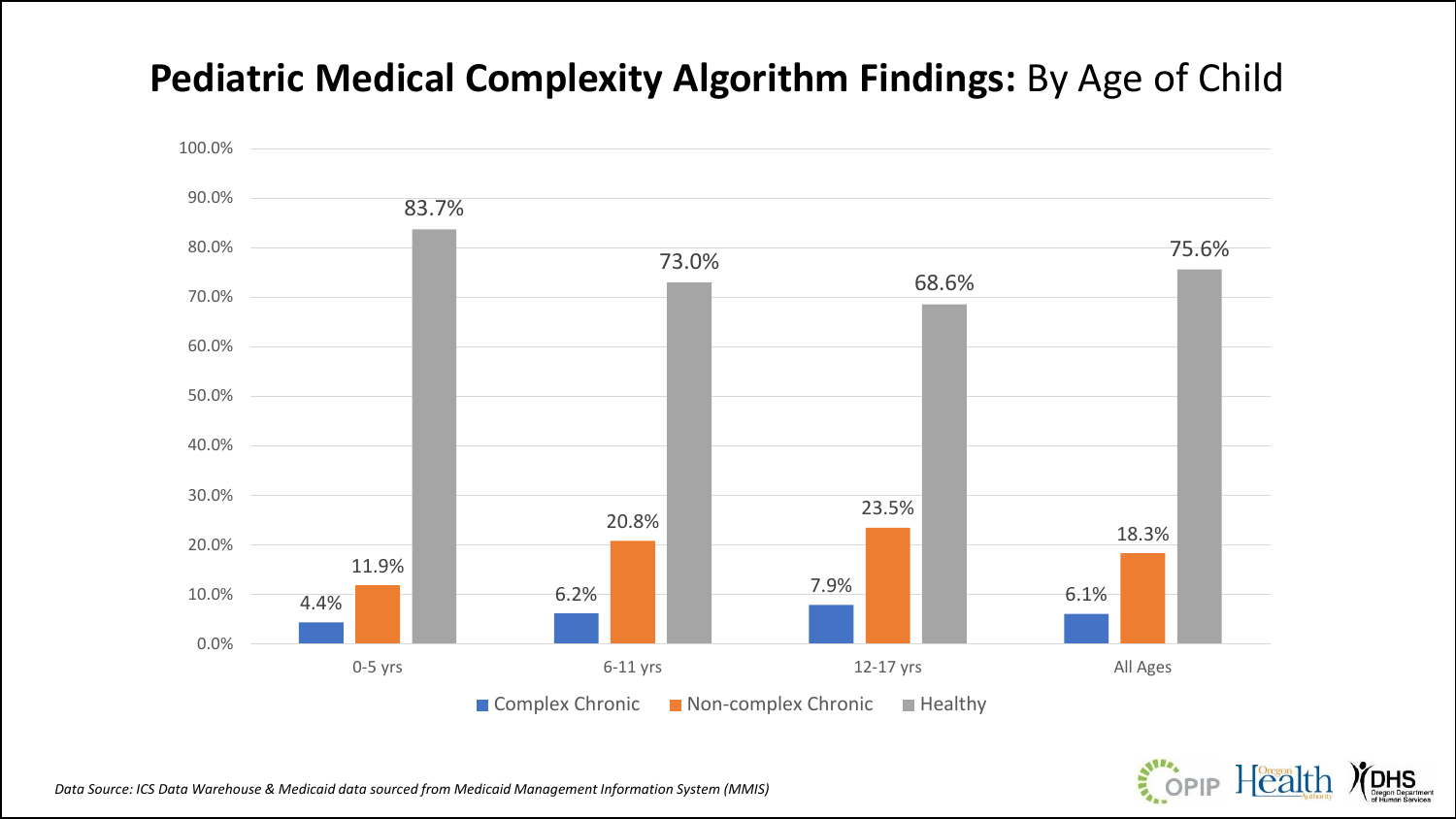#### Social Complexity By Age of Child

|                                                                                                        | Children 0-5<br>N=145,970 |                      | Children 6-11<br>N=118,965 |                      | Children 12-17<br>N=125,647 |                      |
|--------------------------------------------------------------------------------------------------------|---------------------------|----------------------|----------------------------|----------------------|-----------------------------|----------------------|
|                                                                                                        | <b>Child Factor</b>       | <b>Parent Factor</b> | <b>Child Factor</b>        | <b>Parent Factor</b> | <b>Child Factor</b>         | <b>Parent Factor</b> |
| Poverty-TANF (For Child and For<br>Either/Both Parent)                                                 | 34.2%<br>(49,990)         | 30.5%<br>(44,464)    | 44.9%<br>(53, 380)         | 33.7%<br>(40, 138)   | 44.0%<br>(55, 280)          | 29.7%<br>(37, 350)   |
| Foster care - Child receiving foster care<br>services DHS ORKids                                       | 7.4%<br>(10, 772)         |                      | 13.8%<br>(16, 446)         |                      | 18.7%<br>(23, 454)          |                      |
| Parent death - Death of parent/primary<br>caregiver in OR                                              |                           | 0.5%<br>(675)        |                            | 1.3%<br>(1, 513)     |                             | 2.4%<br>(2,984)      |
| Parental incarceration - Parent<br>incarcerated or supervised by the Dept.<br>of Corrections in Oregon |                           | 17.5%<br>(25, 604)   |                            | 20.7%<br>(24, 674)   |                             | 19.4%<br>(24, 429)   |
| Mental Health: Child - Received mental<br>health services through DHS/OHA                              | 14.2%<br>(20, 779)        |                      | 36.8%<br>(43, 753)         |                      | 51.5%<br>(64, 680)          |                      |
| Mental Health: Parent - Received<br>mental health services through<br>DHS/OHA                          |                           | 44.1%<br>(64, 419)   |                            | 40.6%<br>(48, 350)   |                             | 34.6%<br>(43, 452)   |
| Substance Abuse: Child - Substance<br>abuse treatment through DHS/OHA                                  | 0.4%<br>(547)             |                      | 1.7%<br>(2,059)            |                      | 12.1%<br>(15, 157)          |                      |
| Substance Abuse: Parent - Substance<br>abuse treatment through DHS/OHA                                 |                           | 29.0%<br>(42, 387)   |                            | 30.5%<br>(36, 248)   |                             | 27.4%<br>(34, 489)   |
| Child abuse/neglect: ICD-9, ICD-10 dx<br>codes related to service                                      | 4.9%<br>(7, 224)          |                      | 5.6%<br>(6,625)            |                      | 5.4%<br>(6,740)             |                      |
| Limited English Proficiency: Language<br>other than English listed in the primary<br>language field    |                           | 17.7%<br>(25, 779)   |                            | 22.8%<br>(27, 162)   |                             | 21.7%<br>(27, 321)   |
| Parent Disability: OHA eligibility due to<br>parent disability                                         |                           | 2.4%<br>(3, 561)     |                            | 3.0%<br>(3, 553)     |                             | 3.8%<br>(4, 778)     |

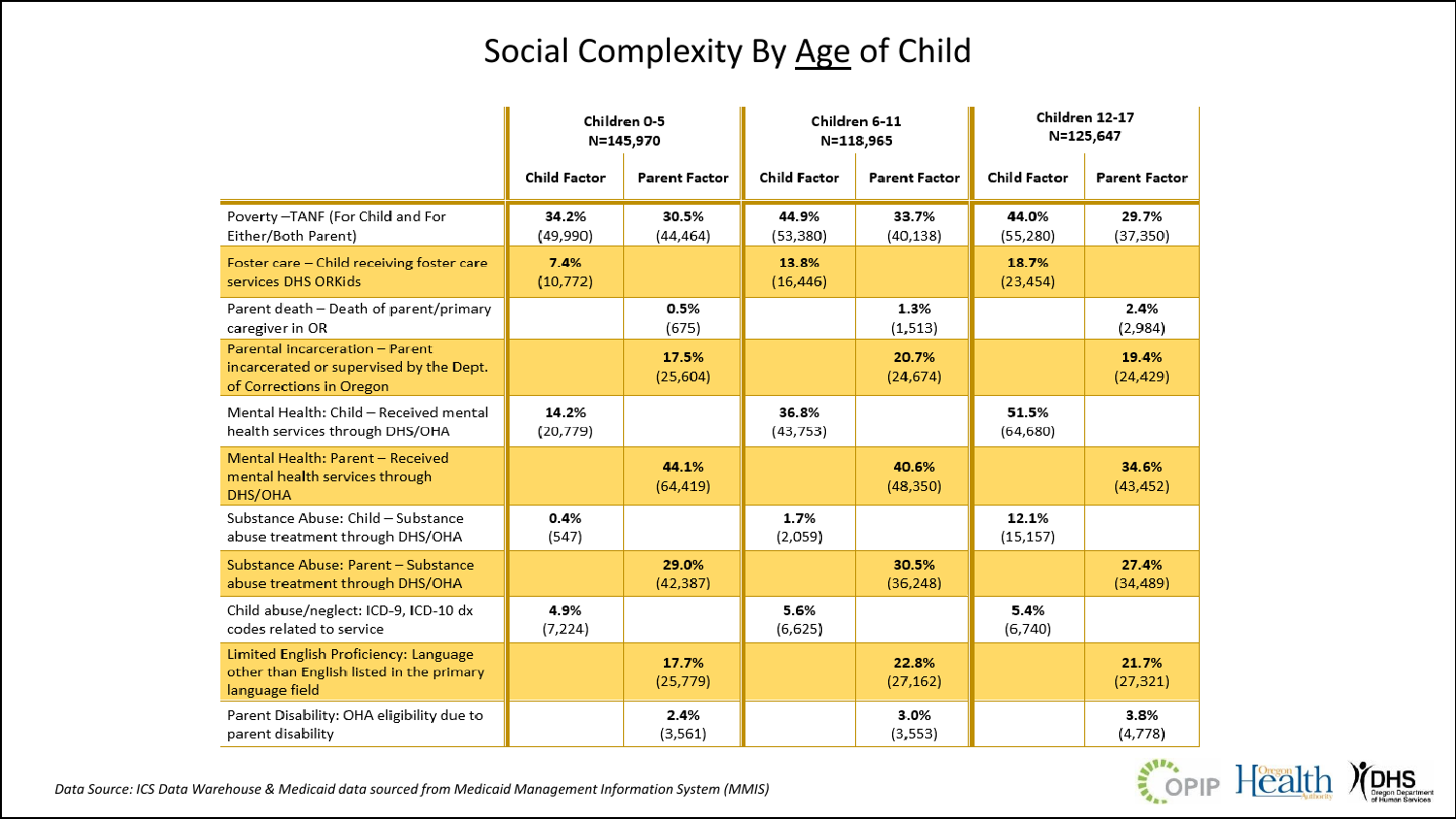Burden of social factors for publicly insured **children ages 0-5**   $(n=145,970)$ :

- 3 or more : 33.4% = **48,804 children**
- 4 or more: 21.3% = **31,041 children**
- 5 or more: 12.4% = **18,155 children**

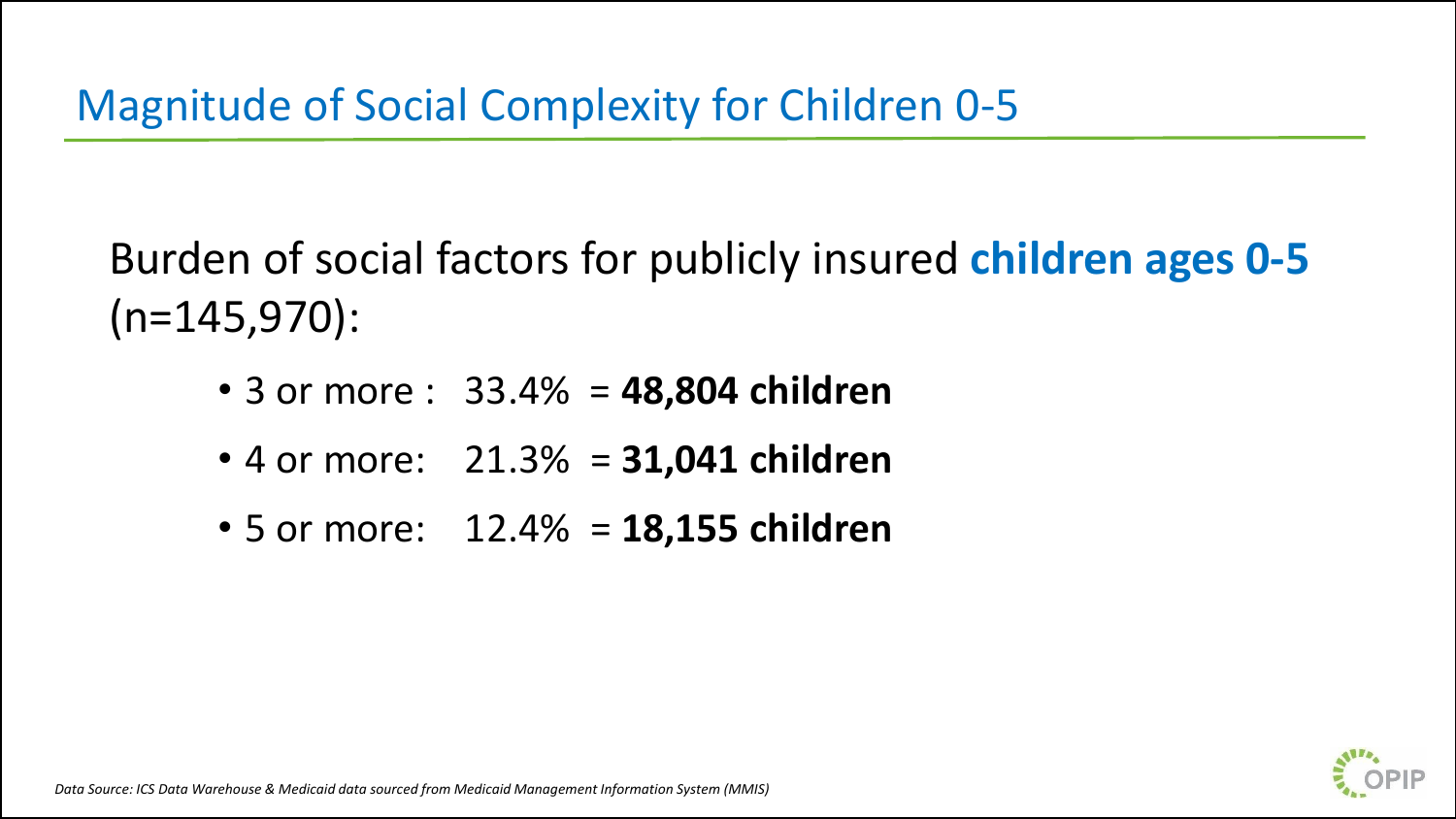# **Population Race & Ethnicity**

### Race

- Asian: 2.9% (11,232)
- Black: 4.2% (16,586)
- Multiracial: 1.7% (67,03)
- Native American: 3.9% (15,158)
- Other: 3% (11,586)
- Pacific Islander: 0.7% (2,882)
- White: 80% (312,636)
- Unknown: 3.5% (137,99)

# **Ethnicity**

- Hispanic: 27.1% (105,922)
- Not-Hispanic: 72.8% (284,218)
- Unknown: 0.1% (442)

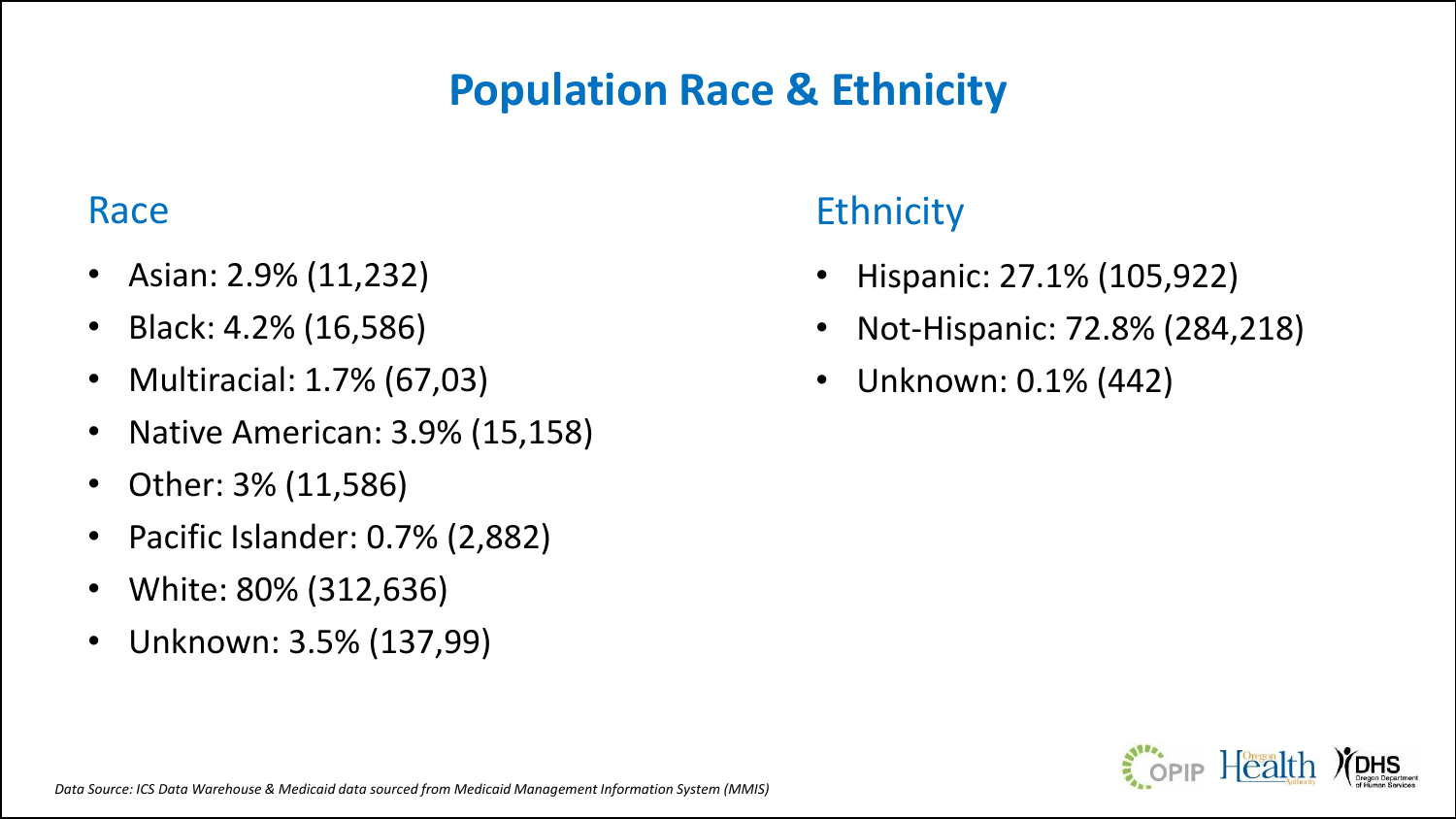# Pediatric Medical Complexity Algorithm Findings: By Race



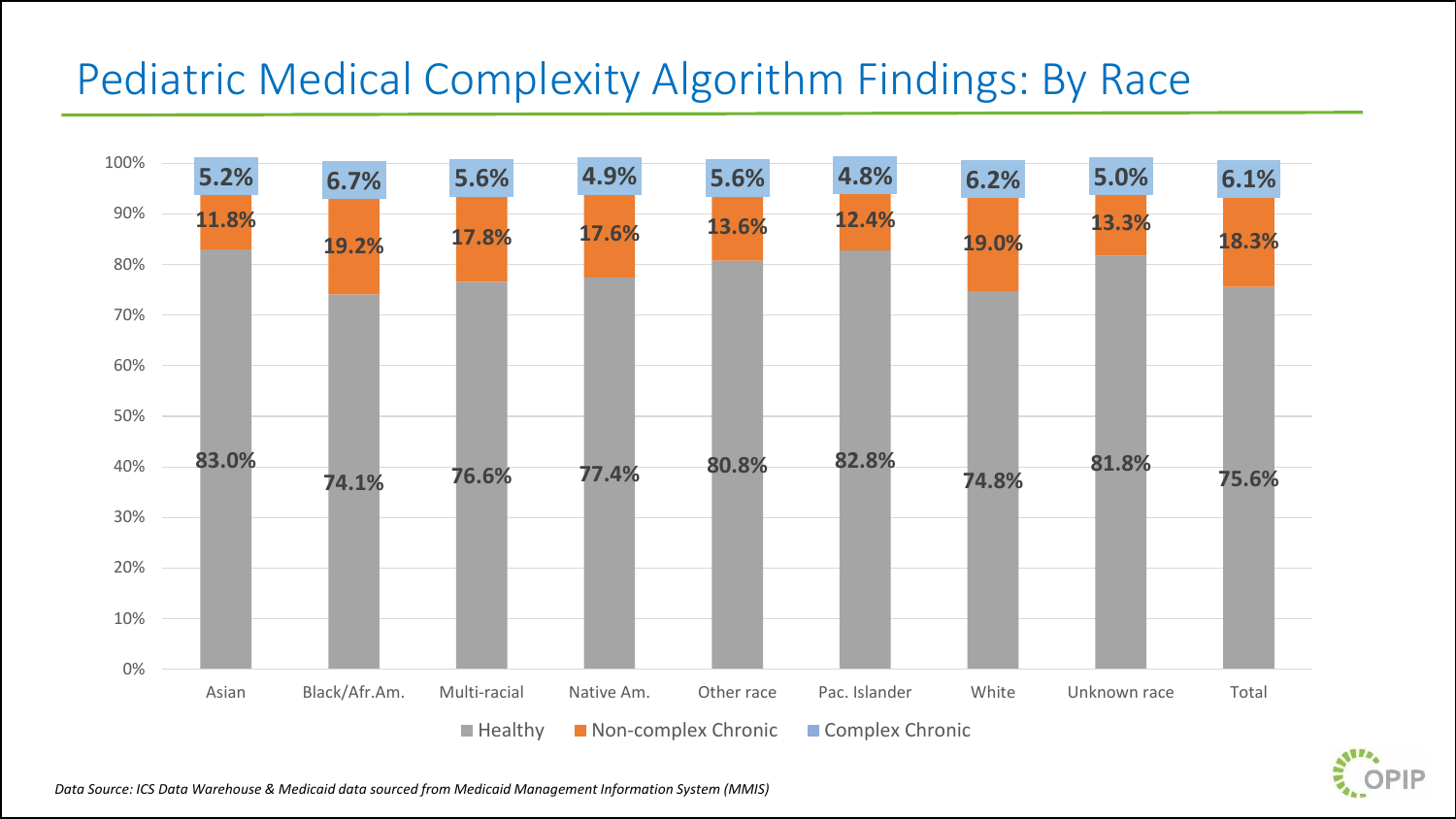# Pediatric Medical Complexity Algorithm Findings: By Ethnicity



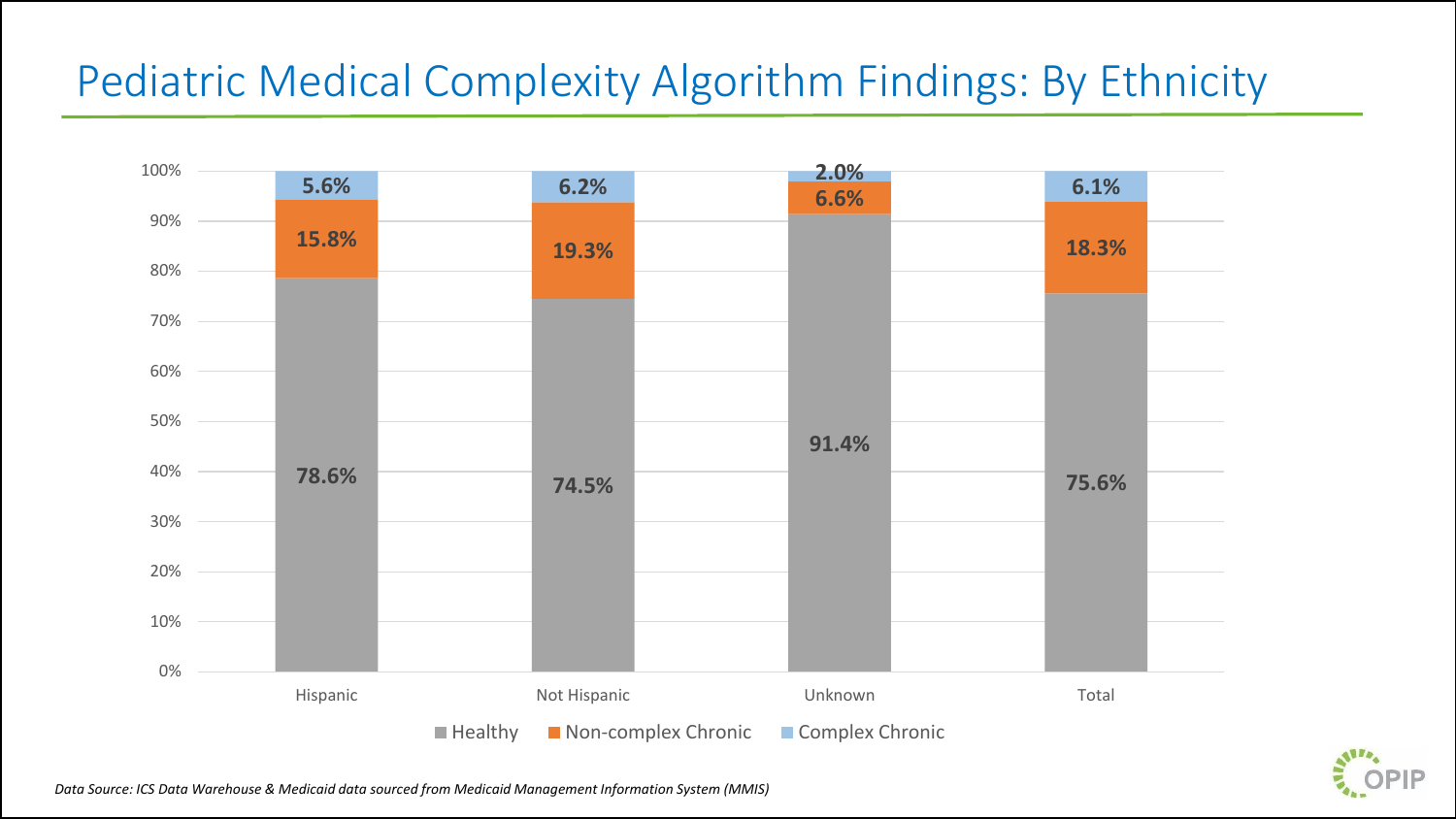## **Social Complexity By Race**

| <b>SOCIAL</b><br><b>FACTORS</b> | ASIAN  | <b>BLACK</b> | <b>MULTIRACIAL</b> | <b>NATIVE</b><br><b>AMER</b> | <b>OTHER</b> | <b>PACIFIC ISL</b> | <b>WHITE</b> | <b>UNKNOWN</b> |
|---------------------------------|--------|--------------|--------------------|------------------------------|--------------|--------------------|--------------|----------------|
| O                               | 34.5%  | 11.5%        | 19.1%              | 12.8%                        | 25.0%        | 33.7%              | 18.6%        | 21.4%          |
|                                 | (3880) | (1914)       | (1280)             | (1937)                       | (2891)       | (971)              | (58286)      | (2956)         |
| 1                               | 36.1%  | 18.7%        | 27.4%              | 27.8%                        | 39.4%        | 31.1%              | 23.2%        | 42.8%          |
|                                 | (4051) | (3102)       | (1838)             | (4210)                       | (4570)       | (897)              | (72438)      | (5900)         |
| $\overline{2}$                  | 15.8%  | 18.3%        | 18.3%              | 19.3%                        | 19.4%        | 16.5%              | 16.9%        | 21.3%          |
|                                 | (1771) | (3041)       | (1227)             | (2926)                       | (2248)       | (475)              | (52827)      | (2942)         |
| 3 or more                       | 13.6%  | 51.4%        | 35.2%              | 40.1%                        | 16.2%        | 18.7%              | 41.3%        | 14.5%          |
|                                 | (1530) | (8529)       | (2358)             | (6085)                       | (1877)       | (539)              | (129085)     | (2001)         |

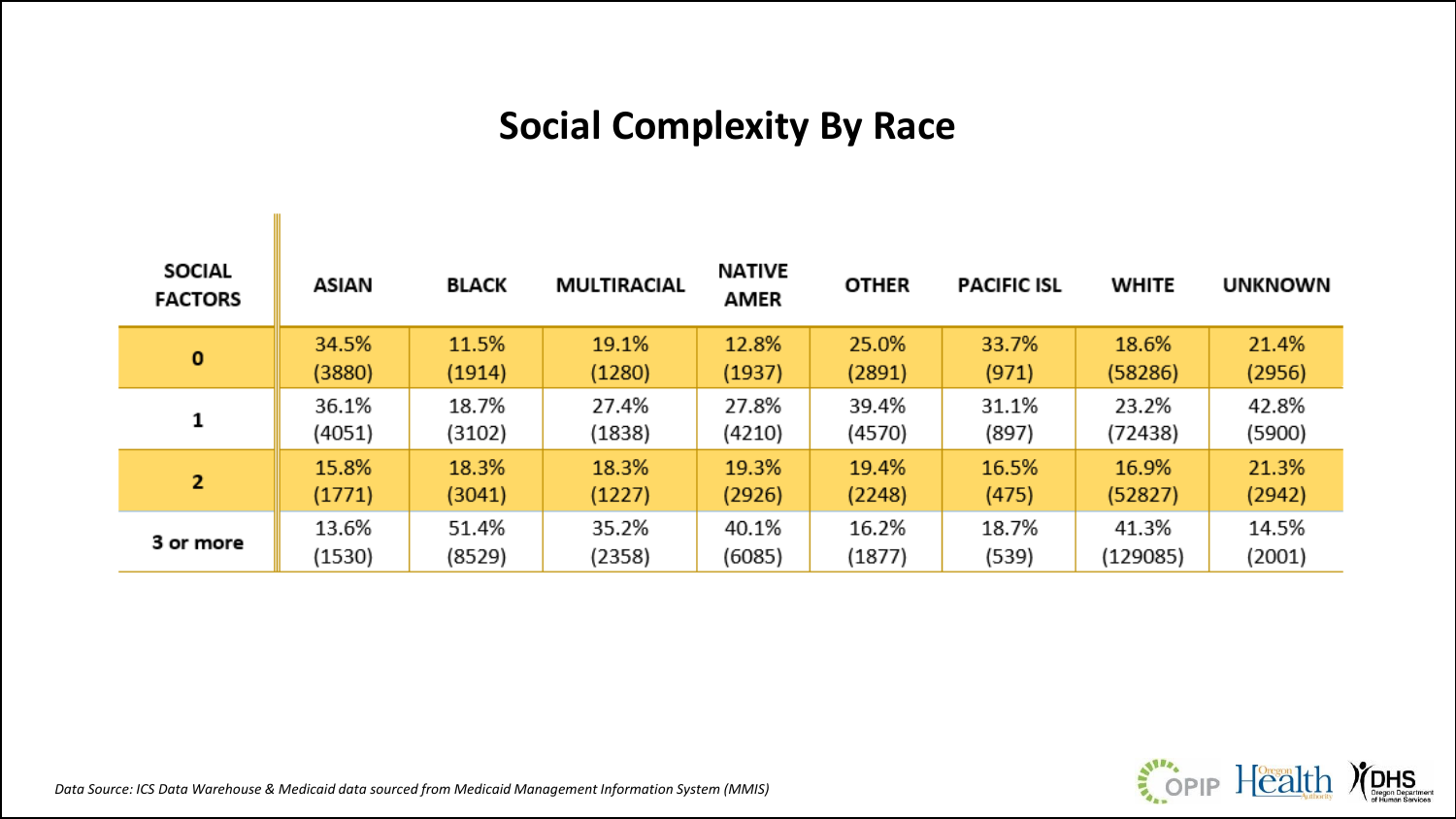## **Health Complexity Rates by Race**

| <b>HEALTH COMPLEXITY</b>                   | <b>ASIAN</b> | <b>BLACK</b> | <b>NATIVE</b><br><b>AMER</b> | <b>OTHER</b> | <b>UNKNOWN</b> | <b>WHITE</b> |
|--------------------------------------------|--------------|--------------|------------------------------|--------------|----------------|--------------|
| <b>Complex Chronic: 3+ social factors</b>  | 0.9%         | 4.0%         | 2.5%                         | 1.3%         | 1.1%           | 3.2%         |
|                                            | (103)        | (666)        | (384)                        | (149)        | (158)          | (9974)       |
| <b>Complex Chronic: 1-2 social factors</b> | 3.1%         | 2.2%         | 2.0%                         | 3.5%         | 3.2%           | 2.3%         |
|                                            | (347)        | (363)        | (306)                        | (406)        | (439)          | (7243)       |
| <b>Complex Chronic: 0 social factors</b>   | 1.2%         | 0.5%         | 0.4%                         | 0.8%         | 0.6%           | 0.7%         |
|                                            | (131)        | (83)         | (58)                         | (89)         | (89)           | (2181)       |
| Non-complex: 3+ social factors             | 2.3%         | 11.9%        | 8.4%                         | 3.6%         | 3.1%           | 10.2%        |
|                                            | (256)        | (1976)       | (1280)                       | (415)        | (424)          | (31890)      |
| Non-complex: 1-2 social factors            | 6.7%         | 6.1%         | 7.9%                         | 7.9%         | 8.6%           | 7.1%         |
|                                            | (753)        | (1004)       | (1196)                       | (913)        | (1190)         | (22220)      |
| Non-complex: 0 social factors              | 2.8%         | 1.3%         | 1.3%                         | 2.1%         | 1.6%           | 1.7%         |
|                                            | (317)        | (209)        | (197)                        | (247)        | (217)          | (5334)       |
| Healthy: 3+ social factors                 | 10.4%        | 35.5%        | 29.2%                        | 11.3%        | 10.3%          | 27.9%        |
|                                            | (1171)       | (5887)       | (4421)                       | (1313)       | (1419)         | (87221)      |
| Healthy: 1-2 social factors                | 42.0%        | 28.8%        | 37.2%                        | 47.5%        | 52.3%          | 30.6%        |
|                                            | (4722)       | (4776)       | (5634)                       | (5499)       | (7213)         | (95802)      |
| Healthy: 0 social factors                  | 30.6%        | 9.8%         | 11.1%                        | 22.1%        | 19.2%          | 16.2%        |
|                                            | (3432)       | (1622)       | (1682)                       | (2555)       | (2650)         | (50771)      |

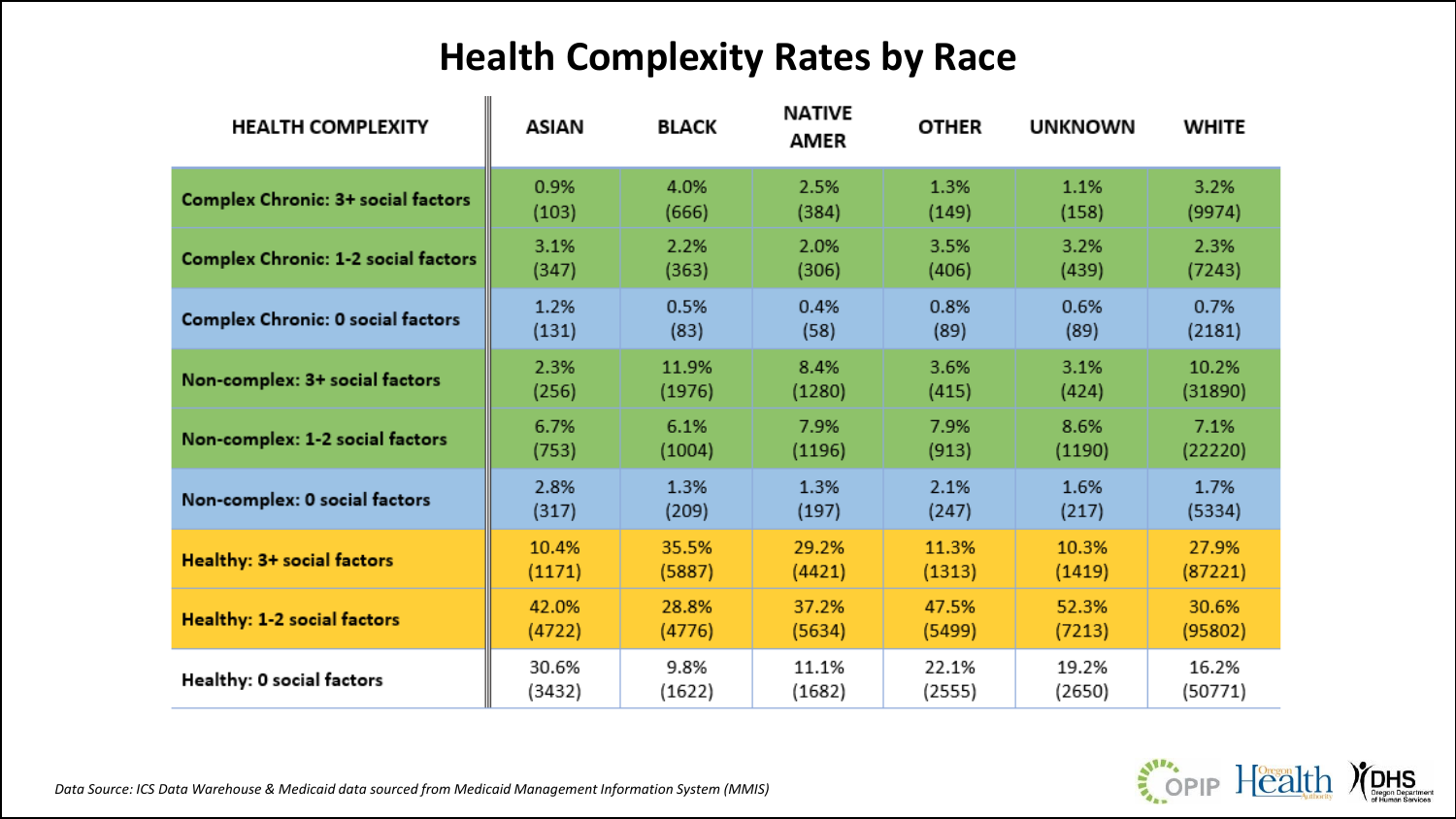# Data in Action: **Reports and Data Sharing**

#### **1. Population-Level Reports:** Aggregate Data (n=390,582)

- Data shown for the population at **state and county-level**
	- Includes prevalence of specific indicators and by race & ethnicity
	- Three age groups: 0-5, 6-11, and 12-17 years old
- 2. **CCO Population-Level Report**: Aggregate Data
	- Data shown for the population at a CCO-Level and Across CCOs
	- Includes prevalence of specific indicators at a CCO-level
- 3. **To CCOs for Their Attributed Populations**: Child-Level Data File
	- Currently attributed population (smaller population)
	- The variables are blinded and indicate the number of risk factors, but do NOT indicate WHICH specific indicators.
	- Child-level indicator of:
		- **Medical Complexity** Categorical Variable (3 categories),
		- Three **Social Complexity** Count Variable: Child (0-5), Family (0-7) and Total (0-12)
		- **Health Complexity** Categorical Variable (9 Categories that Map to Slides Shown)

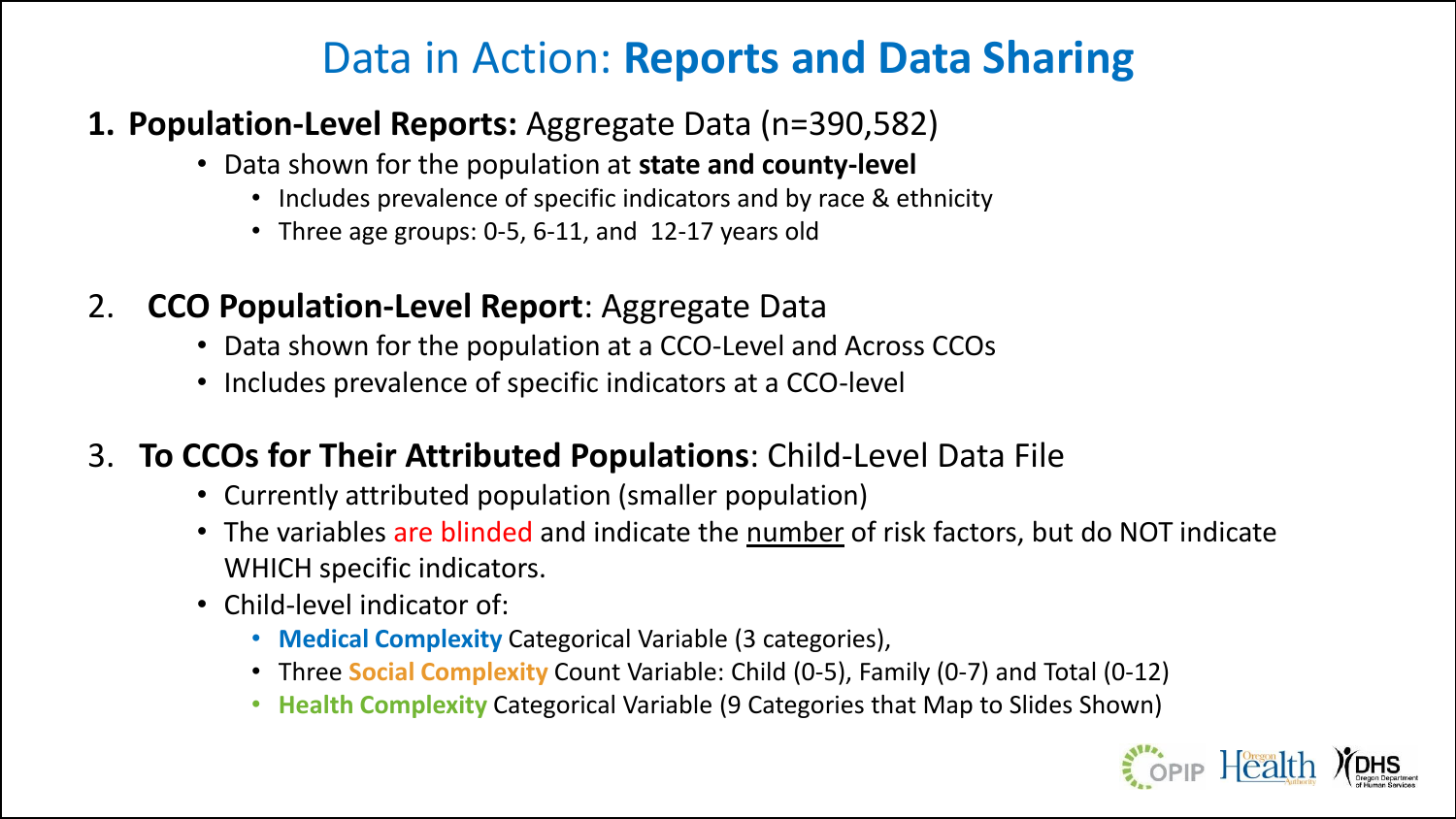# Data in Action: How the Data Informs OHA's Work

Informs opportunities to further CCO 2.0 efforts that will improve child and family health and system transformation

- Increase value and pay for performance
- Improve the behavioral health system and address barriers to integration
- Focus on the social determinants of health and equity
- Maintain a sustainable cost growth

Provides pathway to improve care coordination for children with complex care needs

Drives culturally responsive approaches to care to address health disparities

Clarifies needed next steps to build on data agreements within ICS to better understand and address needs of children and families

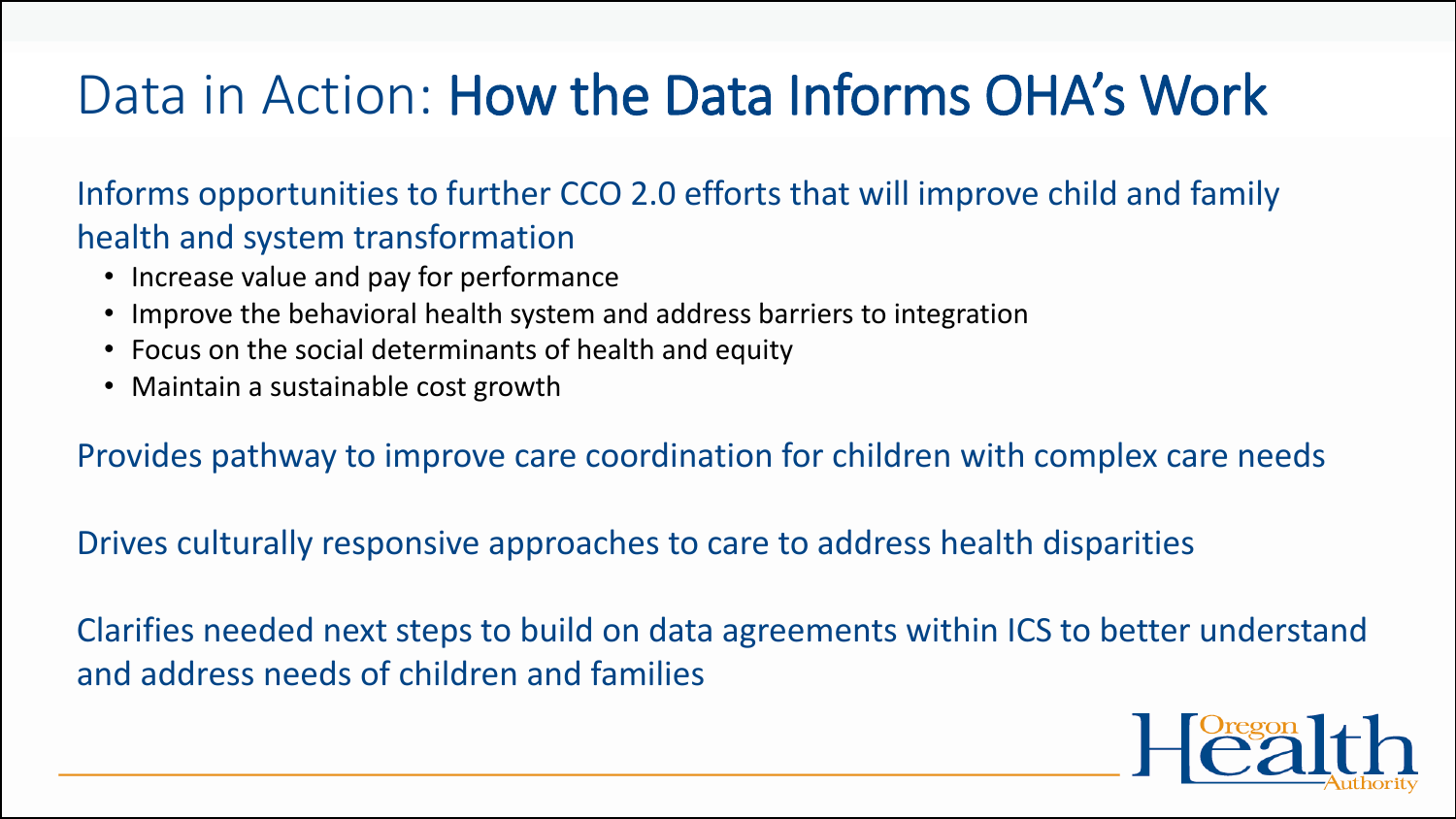# Data in Action: **Supporting CCOs and Communities to Address Children's Health Complexity**

#### **1. Use the Population-Level Findings to Engage Community Partners** to:

- Understand Child and Family Needs,
- Identify Community-Level Assets, and
- Address Capacity of Services to Serve Children with Health Complexity

#### 2. **Use the Population and Child-Level Findings to Identify:**

- Opportunities to Enhance Care Coordination and Care Management
- Community-based and centralized supports for children with health complexity

### 3. **Leverage the Data to Support a Health Complexity Informed Approach with Front-Line Health Care Providers:**

- Trauma informed and culturally responsive care
- Explore role of health complexity in Value-based Payment models

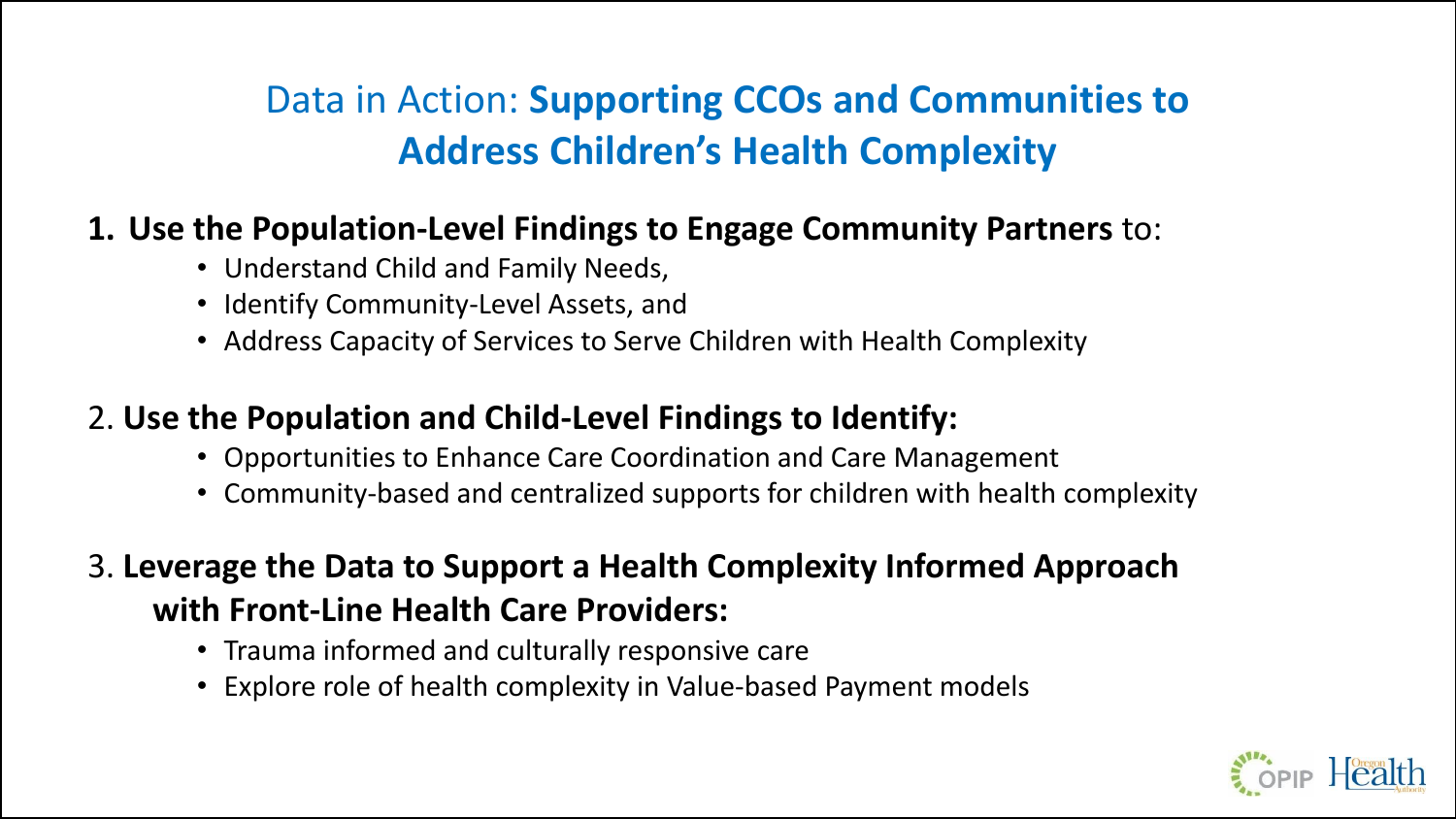# Submit your questions in the questions box



#### **Colleen Reuland, MS**

Director, Oregon Pediatric Improvement Partnership at Doernbecher Children's Hospital, Oregon Health & Sciences University



#### **Dana Hargunani, MD, MPH**

Chief Medical Officer at the Oregon Health Authority



**Jon Collins, PhD** Interim Deputy Director for Behavioral Health Services at the Oregon Health Authority